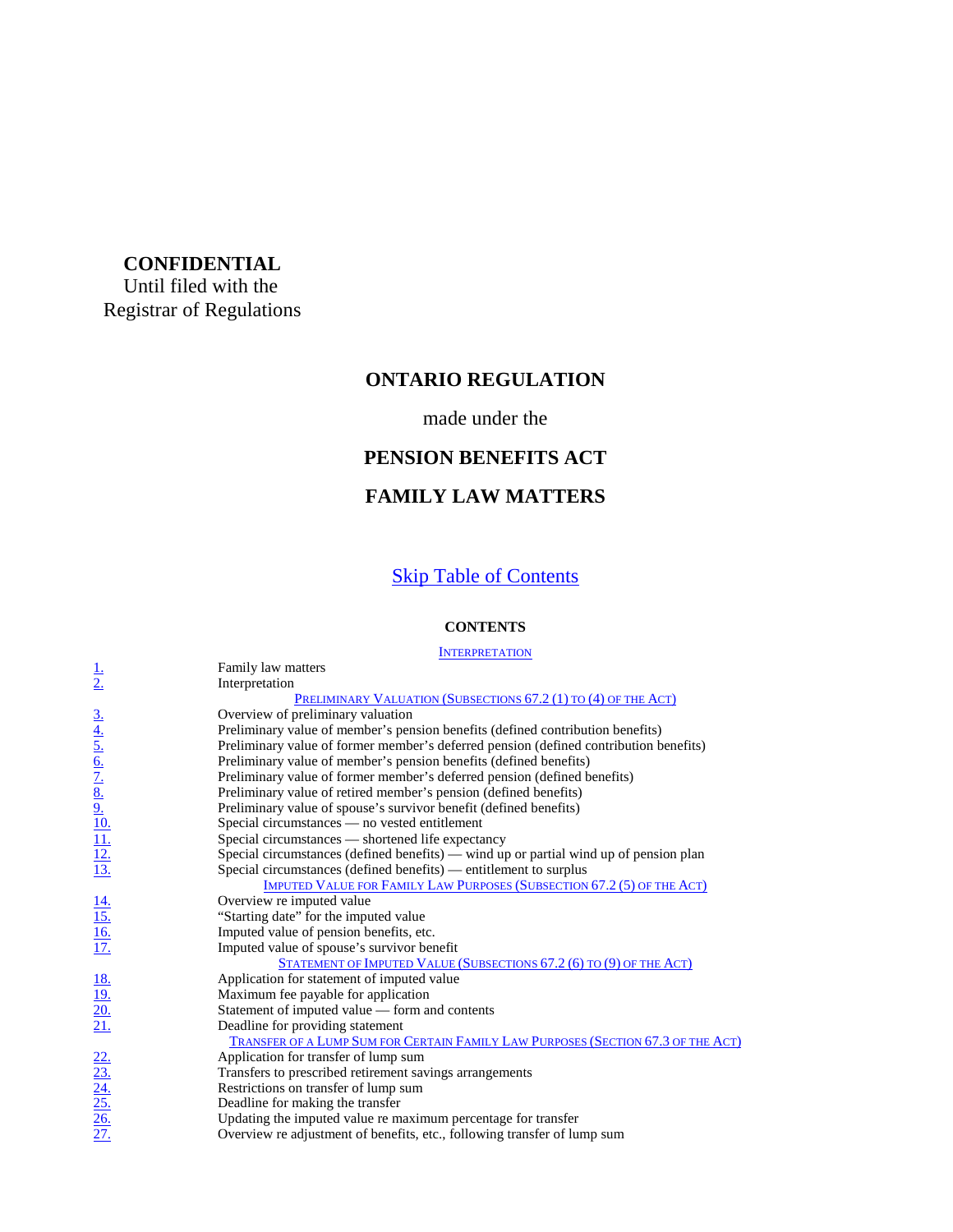|                                                       | Adjustment of pension benefits or deferred pension (defined contribution benefits) |
|-------------------------------------------------------|------------------------------------------------------------------------------------|
| $\frac{28}{29}$<br>$\frac{29}{30}$                    | Adjustment of member's pension benefits (defined benefits)                         |
|                                                       | Adjustment of former member's deferred pension (defined benefits)                  |
|                                                       | DIVISION OF A PENSION FOR CERTAIN FAMILY LAW PURPOSES (SECTION 67.4 OF THE ACT)    |
|                                                       | Application for division of pension                                                |
| $\frac{31.}{32.}$ $\frac{33.}{34.}$ $\frac{34.}{35.}$ | Restrictions on division of pension                                                |
|                                                       | Deadline to begin payments to eligible spouse                                      |
|                                                       | Overview of division and revaluation, etc.                                         |
|                                                       | Division and revaluation of retired member's pension                               |
|                                                       | Combining payments into a single pension                                           |
|                                                       | OTHER TRANSITIONAL MATTERS (SECTION 67.6 OF THE ACT)                               |
|                                                       | Calculation re maximum percentage                                                  |
| $\frac{37}{38}$                                       | Notice re spouse's entitlement to options                                          |
|                                                       | <b>MISCELLANEOUS MATTERS</b>                                                       |
| 39.                                                   | Inspection of administrator's records                                              |

#### INTERPRETATION

\_\_\_\_\_\_\_\_\_\_\_\_\_\_

#### **Family law matters**

 **1.** This Regulation relates to the family law matters governed by sections 67.1 to 67.6 of the Act.

#### **Interpretation**

 **2.** (1) In this Regulation,

 "General Pension Regulation" means Regulation 909 (General) of the Revised Regulations of Ontario, 1990 made under the Act.

 Regulation, unless the context requires otherwise. (2) Expressions used in this Regulation have the same meaning as in the General Pension

 *Standards of Practice*, the reference is to section 3500 ("Pension Commuted Values") of the  *Standards of Practice* of the Actuarial Standards Board, dated January 2011, published by the Canadian Institute of Actuaries, which section is described in the *Standards of Practice* as being effective February 1, 2005 and revised May 1, 2006, December 8, 2008, March 26, 2009 and June 3, 2010. (3) Where this Regulation refers to section 3500 of the *Canadian Institute of Actuaries* 

> (SUBSECTIONS 67.2 (1) TO (4) OF THE ACT) PRELIMINARY VALUATION

#### **Overview of preliminary valuation**

 **3.** (1) For the purposes of section 67.2 of the Act, the preliminary value of pension benefits, a deferred pension or a pension is determined in accordance with the requirements set out in this section and in sections 4 to 13 of this Regulation.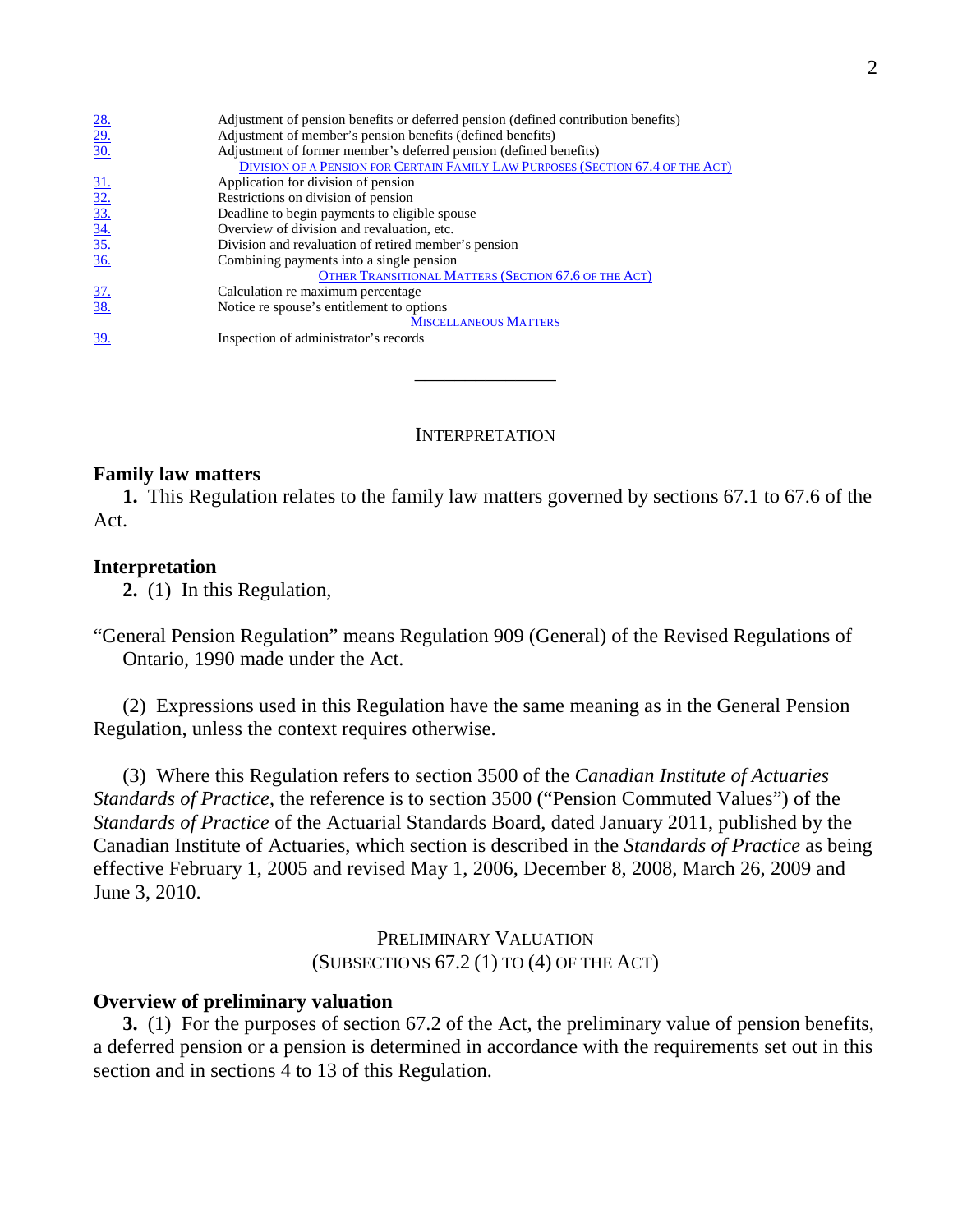methods and actuarial assumptions that are consistent with section 3500 of the *Canadian Institute of Actuaries Standards of Practice*: (2) For the purposes of a preliminary valuation, the following must be determined using the

- 1. The commuted value of pension benefits that are defined benefits.
- to defined benefits. 2. The commuted value of a deferred pension or a pension that is provided with respect
- 3. The commuted value of ancillary benefits.

 benefits or a deferred pension. (3) Additional voluntary contributions are not included in a preliminary valuation of pension

 valuation of pension benefits, a deferred pension or a pension. (4) A lump sum payable under subsection 39 (4) of the Act is not included in a preliminary

## **Preliminary value of member's pension benefits (defined contribution benefits)**

 **4.** The preliminary value of a member's defined contribution benefits is the total amount of the contributions, and the interest on the contributions, paid by or for the credit of the member and determined on an individual account basis as of the family law valuation date. However, if that amount cannot be determined as of the family law valuation date, it must be determined as of the last day of the month immediately preceding the family law valuation date.

# **Preliminary value of former member's deferred pension (defined contribution benefits)**

**5.** The preliminary value of a former member's deferred pension that is provided with respect to defined contribution benefits is the total amount of the contributions, and the interest on the contributions, paid by or for the credit of the former member and determined on an individual account basis as of the family law valuation date. However, if that amount cannot be determined as of the family law valuation date, it must be determined as of the last day of the month immediately preceding the family law valuation date.

## **Preliminary value of member's pension benefits (defined benefits)**

**6.** (1) The preliminary value of a member's pension benefits that are defined benefits is determined using the following formulas, in which "A", "B", "C" and "T" have the meaning assigned by subsection (2):

1. If "T" for the member is at least zero but less than 10,

 $(0.1T/10) \times A + [(4 - 0.04T)/10] \times B + [(6 - 0.06T)/10] \times C$ 

2. If "T" for the member is at least 10 but less than 20,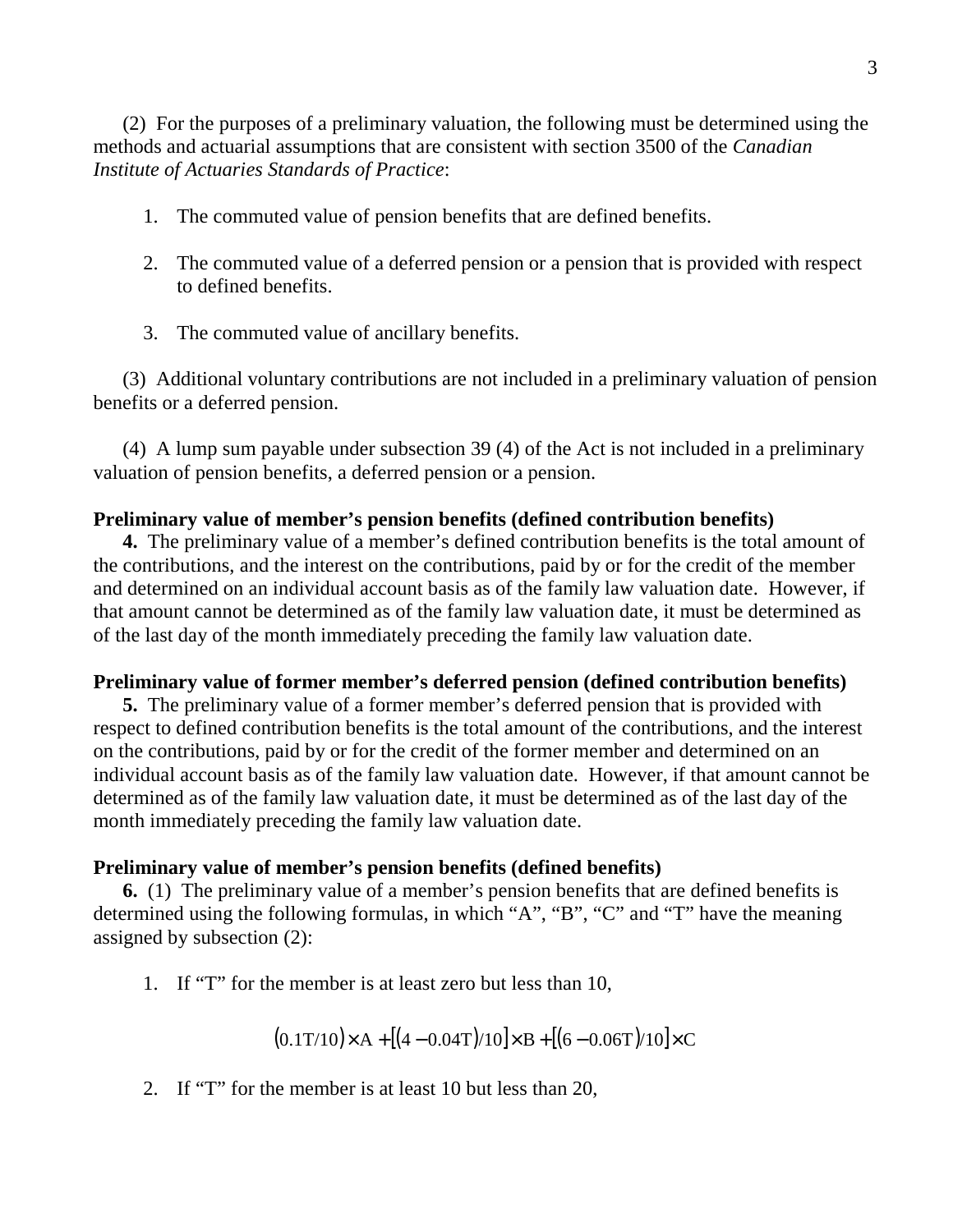$$
[(0.3T-2)/10] \times A + [(4.8-0.12T)/10] \times B + [(7.2-0.18T)/10] \times C
$$

3. If "T" for the member is at least 20 but less than 30,

 $[(0.45T - 5)/10] \times A + [(6 - 0.18T)/10] \times B + [(9 - 0.27T)/10] \times C$ 

4. If "T" for the member is 30 or more,

$$
(0.85 \times A) + (0.06 \times B) + (0.09 \times C)
$$

- (2) In the formulas used in subsection (1),
- "A" is the commuted value of the member's accrued pension benefits,
	- (a) determined as if the member had terminated employment or membership in the plan on the family law valuation date,
	- (b) determined in accordance with the terms of the pension plan on the family law valuation date and without consideration of future salary, benefits or changes to the plan and regardless of whether the member's entitlement to the pension benefits is vested under the plan on the family law valuation date,
	- (c) determined assuming that if, as of the family law valuation date, the member has met all eligibility requirements under the plan necessary to choose one or more dates on which he or she may commence a pension, the member will choose the date that results in a pension with the greatest commuted value, and
	- (d) adjusted to include the commuted value of any ancillary benefit for which, as of the family law valuation date, the member has met all eligibility requirements under the plan necessary to exercise the right to receive the benefit;
- "B" is the commuted value of the member's accrued pension benefits,
	- (a) determined as if the member had terminated employment or membership in the plan on the family law valuation date,
	- (b) determined in accordance with the terms of the pension plan on the family law valuation date and without consideration of future salary, benefits or changes to the plan and regardless of whether the member's entitlement to the pension benefits is vested under the plan on the family law valuation date, and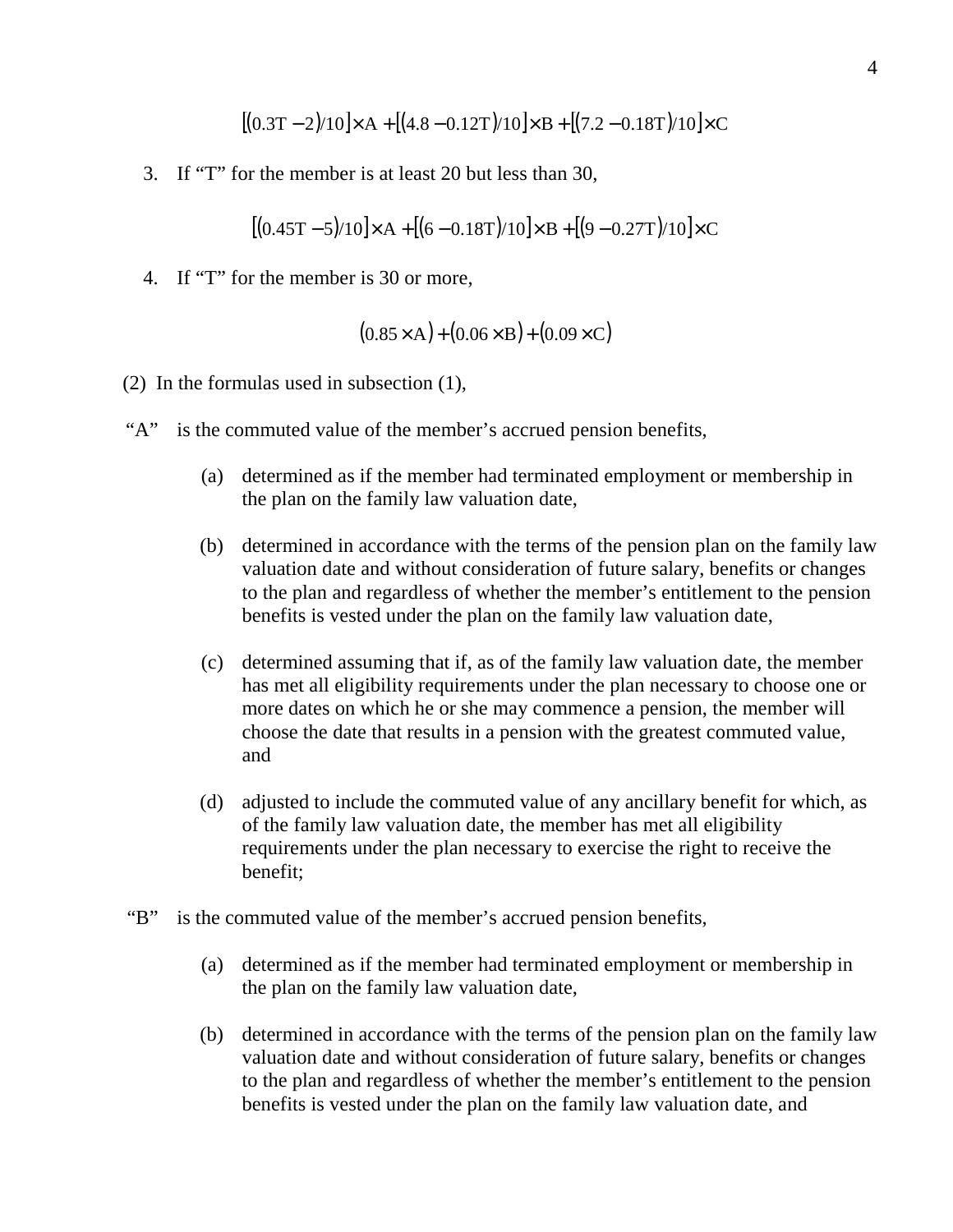- (c) determined assuming that the member's pension will commence at the normal retirement date under the terms of the plan;
- "C" is the commuted value of the member's accrued pension benefits,
	- (a) determined as if the member had terminated employment or membership in the plan on the family law valuation date,
	- (b) determined in accordance with the terms of the pension plan on the family law valuation date and without consideration of future salary, benefits or changes to the plan and regardless of whether the member's entitlement to the pension benefits is vested under the plan on the family law valuation date, and
	- (c) determined assuming that the member's pension will commence, without reduction.
		- reduction,<br>(i) at the earliest date at which he or she would be eligible, without the administrator's or employer's consent, to be paid an unreduced pension if his or her employment or membership in the plan continued on the same terms to that date, or
			- (ii) if the administrator's or employer's consent is an eligibility requirement for the member's entitlement to be paid an unreduced pension, at the earliest date at which the member would be eligible, with the administrator's or employer's deemed consent as described in subsection (3) or (4), to be paid an unreduced pension if his or her employment or membership in the plan continued on the same terms to that date, and
	- (d) if the plan provides bridging benefits, adjusted to include the commuted value of the bridging benefits as determined in accordance with subsection (5); and
- valuation date and ends on the earliest date on which the member would be eligible, or would be deemed in accordance with subsection (3) or (4) to be eligible, to be paid an unreduced pension under the pension plan if his or her employment or membership in the plan continued on the same terms to that date. "T" is the number of years during the period that begins on the member's family law

 consent is an eligibility requirement for an unreduced pension before the normal retirement date and if the administrator or employer is otherwise deemed to have consented for any other purpose under the Act, the administrator or employer is also deemed to have consented for the purposes of the preliminary valuation. (3) For the variables "C" and "T" in subsection (2), if the administrator's or employer's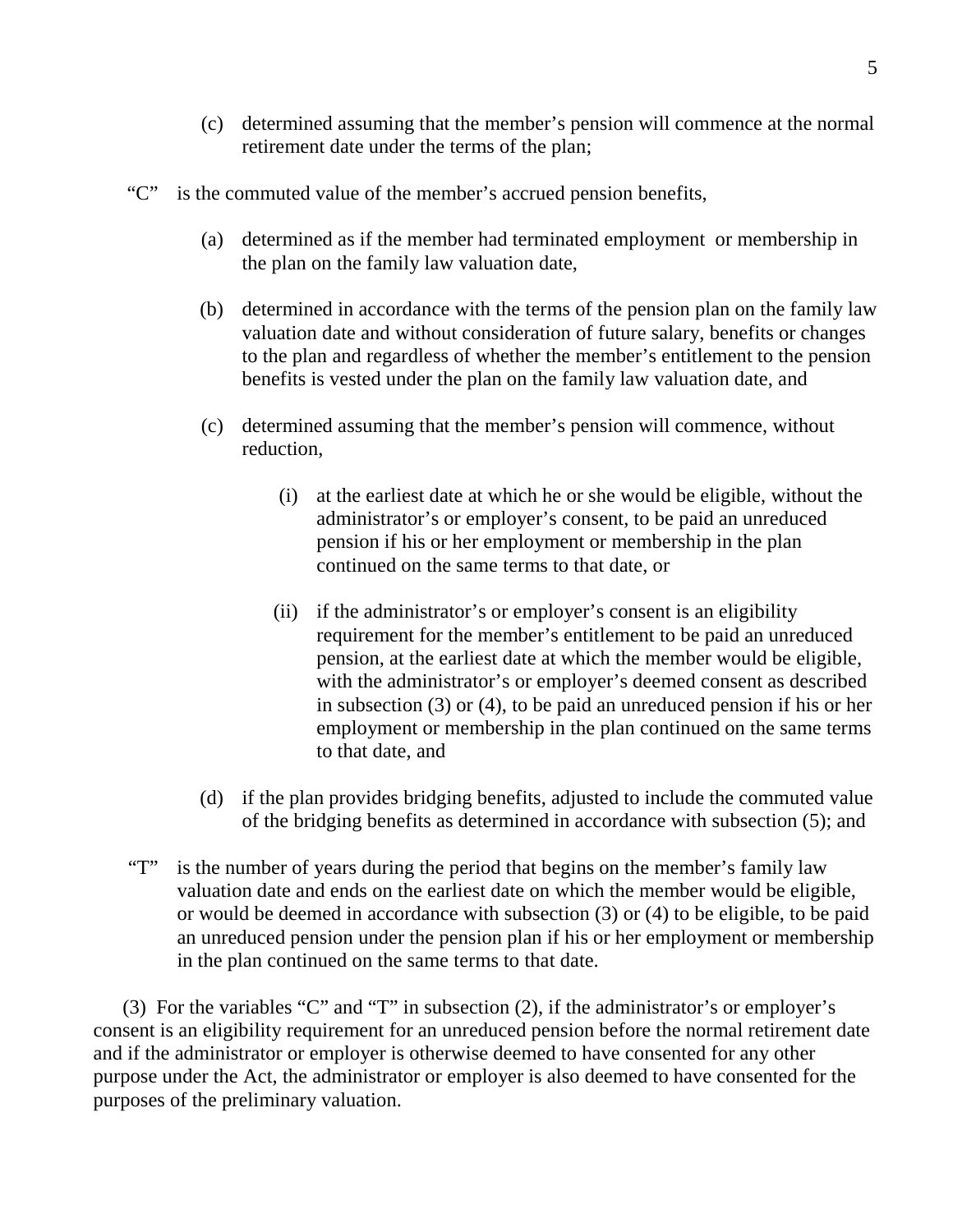eligibility requirement for an unreduced pension before the normal retirement date and if the administrator is not otherwise deemed to have consented for any other purpose under the Act, the administrator is deemed to have consented for the purposes of the preliminary valuation if all of the following conditions are satisfied: (4) For the variables "C" and "T" in subsection (2), if the administrator's consent is an

- entitlement to be paid the unreduced pension, if he or she continues his or her employment or membership in the pension plan on the same terms to the earliest date on which the unreduced pension could commence. 1. The member would meet all of the other eligibility requirements for his or her
- where consent was required within the three fiscal years of the plan before the family law valuation date. 2. The administrator has consented in respect of at least 80 per cent of the instances

 benefits when payment of the unreduced pension begins, the variable "C" includes the commuted value of the bridging benefits, (5) For the variable "C" in subsection (2), if the member would be entitled to bridging

- earliest date on which the member would be eligible to be paid the unreduced pension, in the case of bridging benefits determined with reference to the length of the member's service; or (a) as accrued for service up to the family law valuation date and as payable from the
- membership in the plan up to the family law valuation date bears to the period of employment or membership that would end on the earliest date on which the member would be eligible to be paid the unreduced pension and full bridging benefits, in the case of bridging benefits that are not determined with reference to the length of the member's service. (b) as prorated by the ratio that the member's actual period of employment or

 must include one-twelfth of a year for each full month during the period. (6) For the variable "T" in subsection (2), the number of years during the specified period

 is measured in months and must include one-twelfth of a year for each full month of employment or membership during the period. (7) For the purposes of clause (5) (b), the period of employment or membership in the plan

# **Preliminary value of former member's deferred pension (defined benefits)**

 **7.** The preliminary value of a former member's deferred pension that is provided with respect to defined benefits is the commuted value of the deferred pension, as of the family law valuation date, adjusted to include the commuted value of any ancillary benefits for which, as of the family law valuation date, the member has met all eligibility requirements necessary to exercise the right to receive the benefit.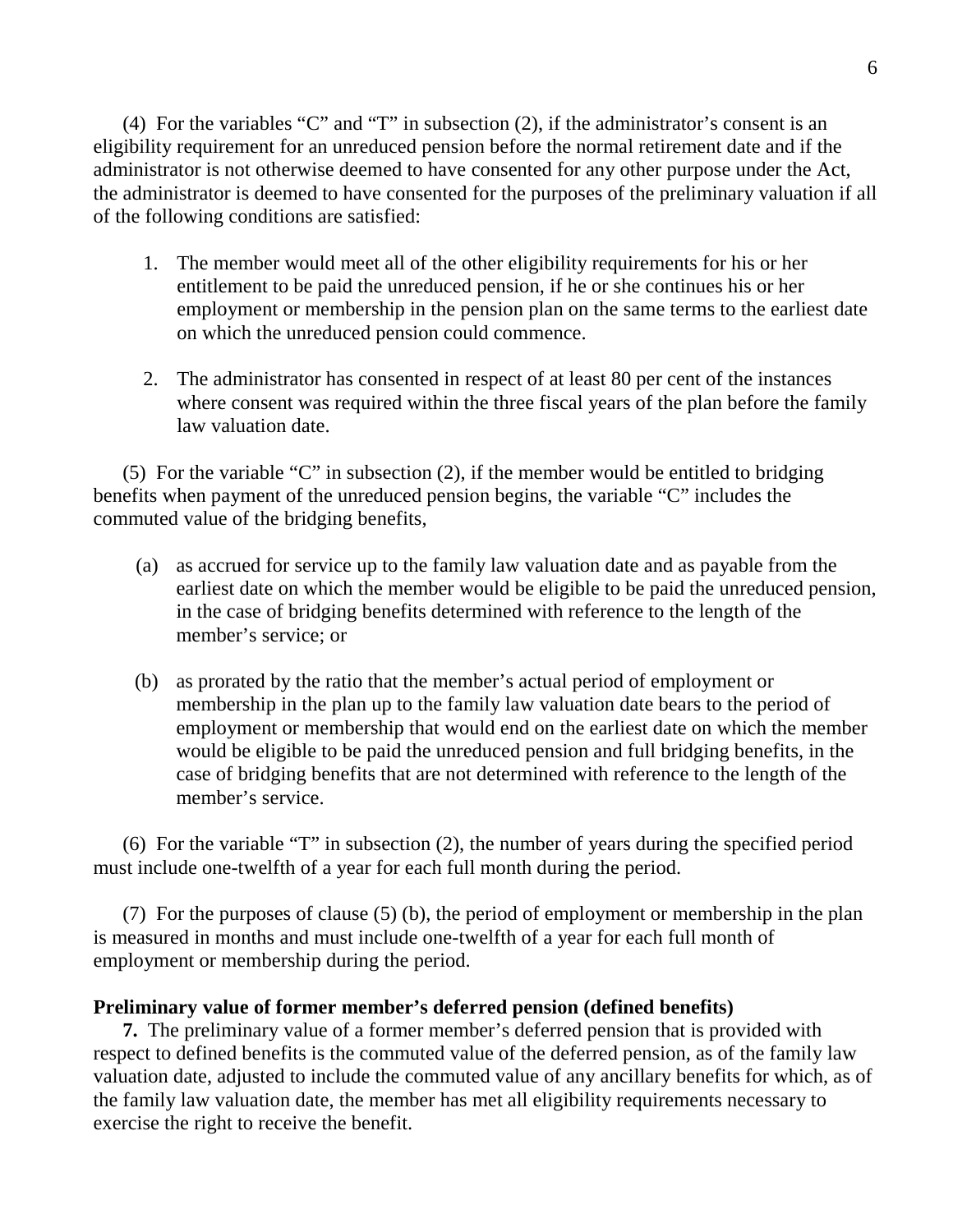### **Preliminary value of retired member's pension (defined benefits)**

 **8.** (1) This section applies if payment of the first instalment of a retired member's pension that is provided with respect to defined benefits is due on or before the family law valuation date.

 defined benefits is the commuted value of the pension, as of the family law valuation date, (2) The preliminary value of the retired member's pension that is provided with respect to

- receiving as of the family law valuation date; and (a) adjusted to include the commuted value of any ancillary benefits that the member was
- the retired member. (b) adjusted to exclude the value of any pension payable to the spouse upon the death of

#### **Preliminary value of spouse's survivor benefit (defined benefits)**

 **9.** (1) This section applies with respect to the pension payable to the spouse of a retired member of a pension plan upon the death of the retired member.

 pension plan upon the death of the retired member is the commuted value, as of the family law valuation date, of the pension. (2) The preliminary value of a pension payable to the spouse of a retired member of a

#### **Special circumstances — no vested entitlement**

 **10.** If the entitlement to the pension benefits is not vested under the pension plan on the family law valuation date, the preliminary value of the pension benefits as otherwise determined is reduced by 50 per cent.

#### **Special circumstances — shortened life expectancy**

**11.** (1) This section applies if, on or before the family law valuation date, the administrator receives an application for the withdrawal of the commuted value of pension benefits, a deferred pension or a pension from the pension fund in circumstances of the shortened life expectancy of a member, former member or retired member.

 or pension is the same as their commuted value as determined for section 49 of the Act if, on or before the family law valuation date, the administrator has approved the application for the withdrawal but the commuted value of the pension benefits, deferred pension or pension has not been withdrawn from the pension fund. (2) The preliminary value for family law purposes of the pension benefits, deferred pension

#### **Special circumstances (defined benefits) — wind up or partial wind up of pension plan**

**12.** (1) If the pension plan is being wound up in whole and if the effective date of the wind up is on or before the family law valuation date, the preliminary value of pension benefits, a deferred pension or a pension is the same as their commuted value as of the effective date of the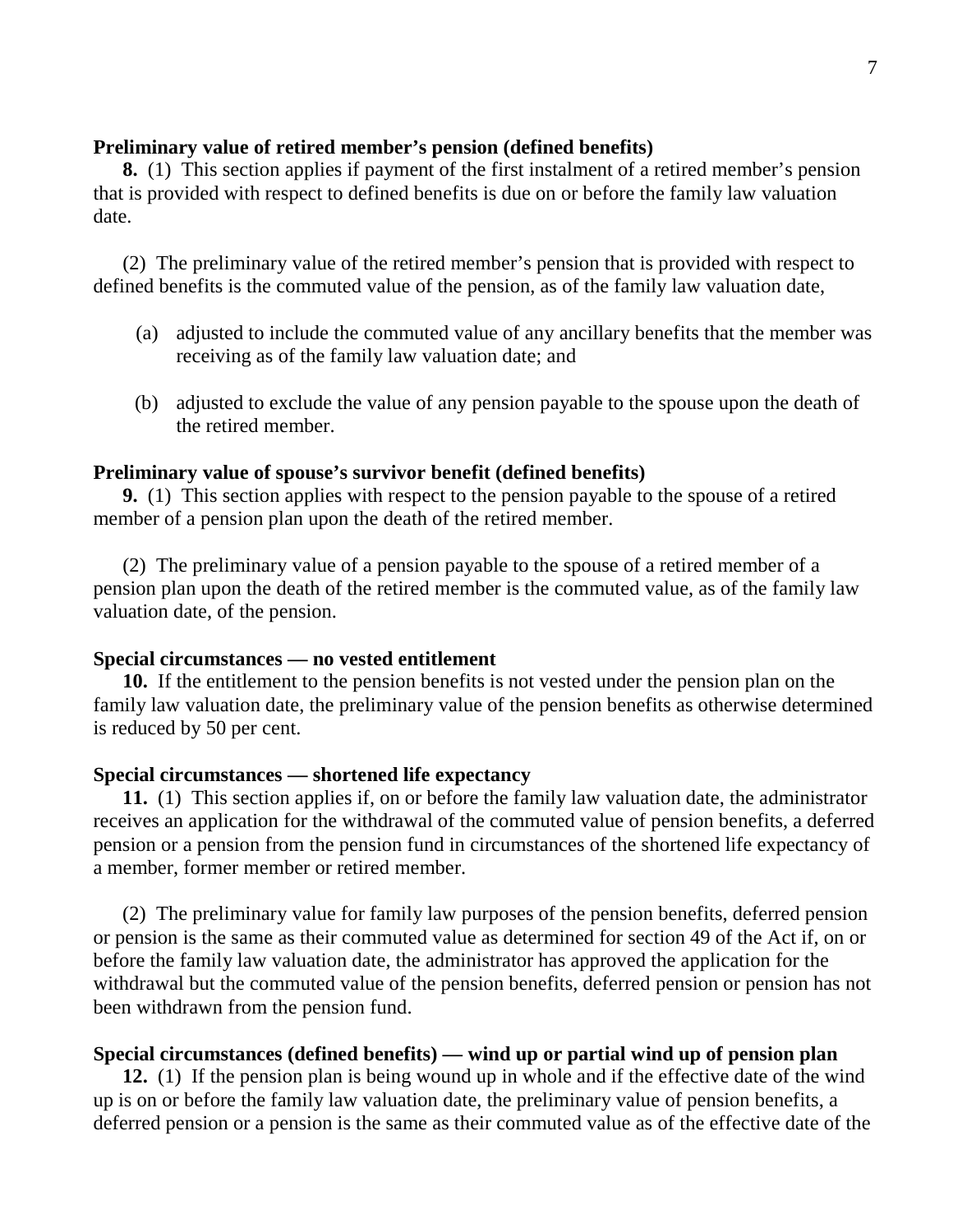wind up, accumulated with interest from the effective date of the wind up to the family law valuation date.

 member is affected by the partial wind up and if the effective date of the partial wind up is on or before the family law valuation date, the preliminary value of pension benefits, a deferred pension or a pension is the same as their commuted value as of the effective date of the partial wind up accumulated with interest from the effective date of the partial wind up to the family law valuation date. (2) If the pension plan is being wound up in part, if the member, former member or retired

 valuation date, the preliminary value of the pension benefits, deferred pension or pension is determined without reference to the wind up or partial wind up. (3) However, if the effective date of the wind up or partial wind up is after the family law

 at the same interest rate used in calculating the commuted value of the pension benefits, deferred pension or pension on the effective date of the wind up or partial wind up. (4) For the purposes of subsections (1) and (2), the interest to be accumulated is calculated

## **Special circumstances (defined benefits) — entitlement to surplus**

**13.** (1) If the Superintendent's consent is required for payment of surplus out of a pension fund to a member, former member or retired member, and if the following conditions are satisfied, the value of the surplus is added to the preliminary value of the pension benefits, deferred pension or pension as otherwise determined:

- payment of surplus. 1. The Superintendent consents on or before the family law valuation date to the
- before the family law valuation date. 2. The surplus has not been paid to the member, former member or retired member on or

 fund to a member, former member or retired member, and if the following conditions are satisfied, the value of the surplus is added to the preliminary value of his or her pension benefits, deferred pension or pension as otherwise determined: (2) If the Superintendent's consent is not required for payment of surplus out of a pension

- amended to permit the payment of surplus to a member, former member or retired 1. On or before the family law valuation date, the terms of the pension plan were member.
- member is entitled to payment of a specified amount of the surplus. 2. On or before the family law valuation date, the member, former member or retired
- before the family law valuation date. 3. The surplus has not been paid to the member, former member or retired member on or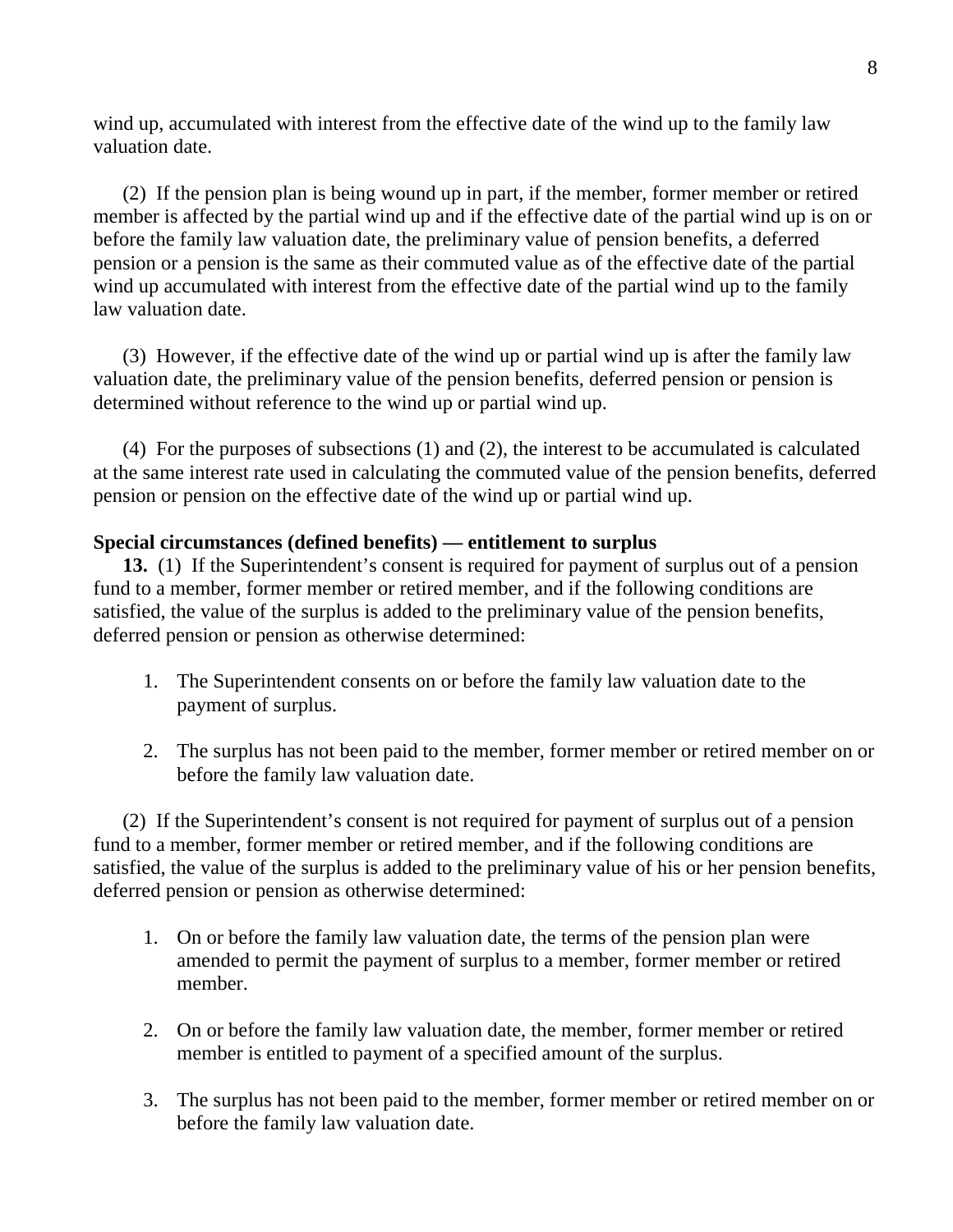deferred pension or pension, the value of the surplus to which a member, former member or retired member may be entitled is nil. (3) In any other case, for the purposes of a preliminary valuation of pension benefits,

> IMPUTED VALUE FOR FAMILY LAW PURPOSES (SUBSECTION 67.2 (5) OF THE ACT)

### **Overview re imputed value**

**14.** For the purposes of subsection 67.2 (5) of the Act, the imputed value, for family law purposes, of each spouse's pension benefits, deferred pension or pension, as the case may be, is determined in accordance with sections 15 to 17 of this Regulation.

### **"Starting date" for the imputed value**

**15.** (1) If the imputed value is being determined for the period described in clause 67.2 (5) (a) of the Act, for the purposes of an order under Part I (Family Property) of the *Family Law Act*, a reference in section 16 of this Regulation to the "starting date" for the imputed value means the date of the spouses' marriage.

 of the Act, for the purposes of a family arbitration award or domestic contract, a reference in section 16 of this Regulation to the "starting date" for the imputed value means the following (2) If the imputed value is being determined for the period described in clause 67.2 (5) (b) date:

- 1. If Part I (Family Property) of the *Family Law Act* applies with respect to the spouses,
	- i. a date chosen jointly by the spouses, which cannot be earlier than the date on which their cohabitation began or later than the date of their marriage, or
	- ii. if the spouses do not jointly choose a date described in subparagraph i, the date of their marriage.
- 2. In any other case,
	- i. a date chosen jointly by the spouses, which cannot be earlier the date on which the spouses' cohabitation began, or
	- ii. if the spouses do not jointly choose a date described in subparagraph i, the date on which their cohabitation began.

### **Imputed value of pension benefits, etc.**

**16.** The imputed value of a member's pension benefits, a former member's deferred pension or a retired member's pension is the amount calculated using the formula,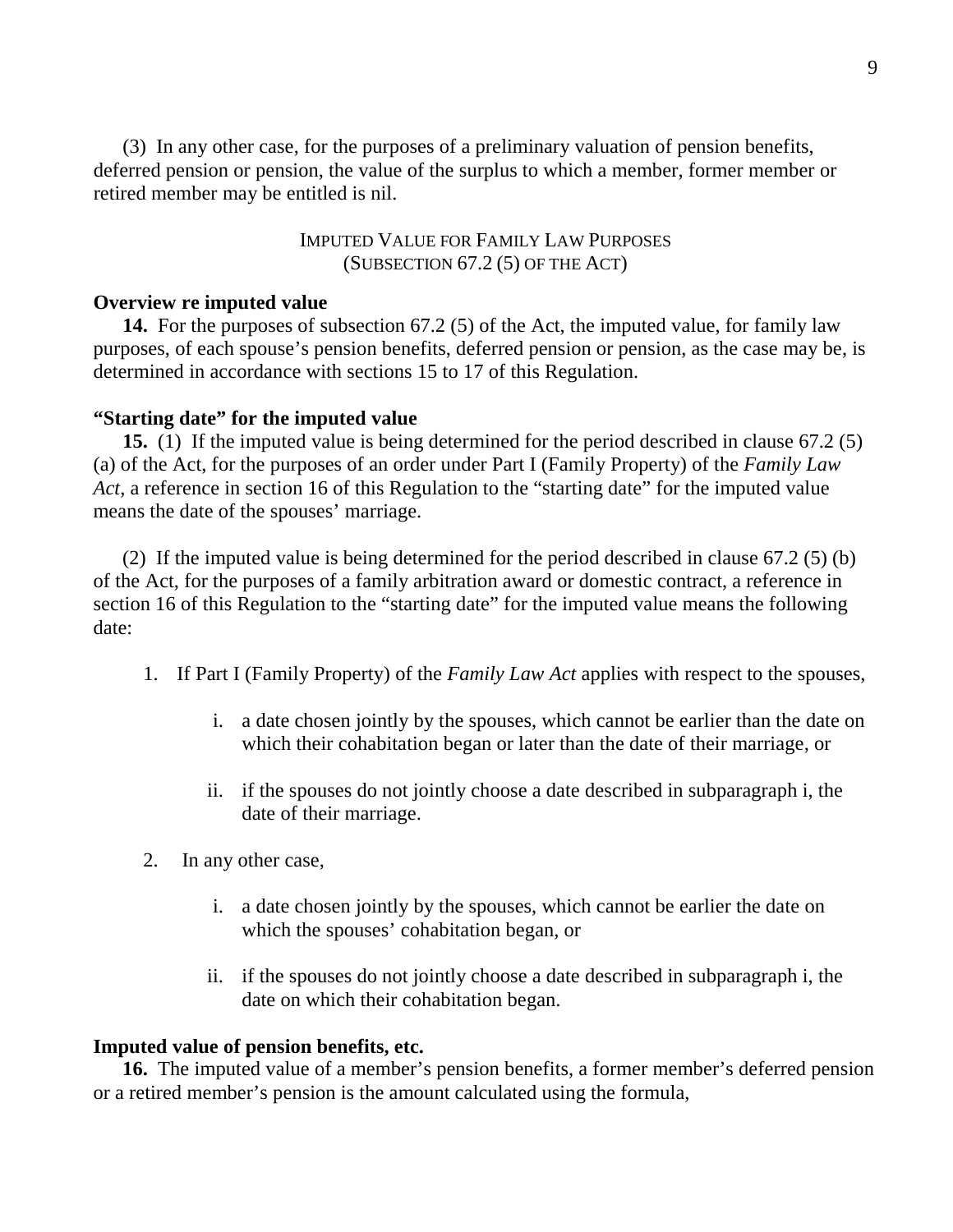### $D \times E/F$

in which,

- "D" is the preliminary value of his or her pension benefits, deferred pension or pension,
- under the pension plan for the purpose of calculating the pension benefits, deferred pension or pension and that falls within the period that begins on the starting date for the imputed value and ends on the family law valuation date, and "E" is that portion of his or her period of employment or membership that is credited
- pension plan for the purpose of calculating the pension benefits, deferred pension or pension as of the family law valuation date. "F" is the entire period of his or her employment or membership that is credited under the

## **Imputed value of spouse's survivor benefit**

17. The imputed value of the pension payable to the spouse of a retired member of a pension plan upon the death of the retired member is equal to the preliminary value of that pension.

> STATEMENT OF IMPUTED VALUE (SUBSECTIONS 67.2 (6) TO (9) OF THE ACT)

### **Application for statement of imputed value**

**18.** (1) An application under subsection 67.2 (6) of the Act for a statement of imputed value must be made on a form approved by the Superintendent and must be accompanied by the material that is specified in the form.

 and material: (2) The application form must require the applicant to provide the following information

- 1. Particulars identifying the pension plan, the employer and the administrator.
- application must also indicate which spouse is the member, former member or retired member of the pension plan and, if applicable, which spouse is entitled to a pension payable on the death of the retired member. 2. The name and contact information of the applicant and of his or her spouse. The
- 3. Each spouse's date of birth. Proof of the date of birth must be provided.
- provided. The only acceptable forms of proof are a joint declaration, signed by the spouses, attesting to their date of marriage, a certified copy of their marriage certificate or a certified copy of a domestic contract indicating their date of marriage. 4. The spouses' date of marriage, if applicable. Proof of the date of marriage must be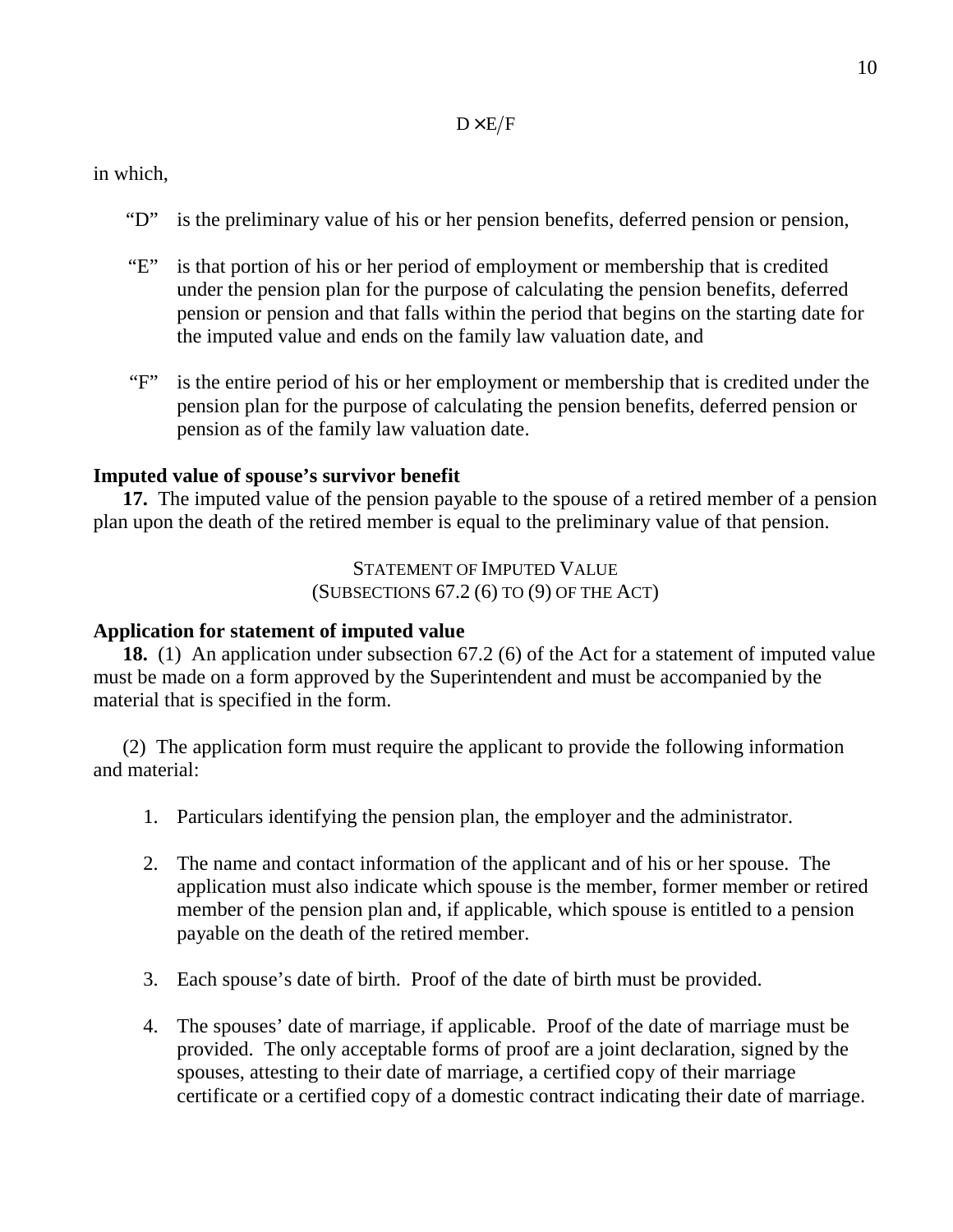- determining the imputed value is not their date of marriage, if any. Proof of the date on which their cohabitation began must be provided. The only acceptable forms of proof are a joint declaration, signed by the spouses, attesting to that date or a certified copy of a domestic contract indicating that date. 5. The date on which the spouses' cohabitation began, if the starting date for
- imputed value, if it is not their date of marriage, if any, or the date on which their cohabitation began. Proof of the jointly-chosen date must be provided. The only acceptable forms of proof are a joint declaration, signed by the spouses, attesting to that date or a certified copy of a domestic contract indicating that date. 6. The date, if any, chosen jointly by the spouses as the starting date for determining the
- be provided. The only acceptable forms of proof are a joint declaration, signed by the spouses, attesting to their family law valuation date or a certified copy of a domestic contract indicting their family law valuation date. 7. The spouses' family law valuation date. Proof of the family law valuation date must

## **Maximum fee payable for application**

19. The following is the maximum fee that may be imposed by an administrator for an application for a statement of imputed value:

- former member or retired member. 1. \$200, if the pension plan provides defined contribution benefits to the member,
- retired member. 2. \$500, if the pension plan provides defined benefits to the member, former member or

### **Statement of imputed value — form and contents**

 **20.** (1) A statement of imputed value, to be provided under subsection 67.2 (9) of the Act, must be set out on a form approved by the Superintendent.

 the statement: (2) Background information: The following background information must be included in

- 1. Particulars identifying the pension plan, the employer and the administrator.
- spouse is the member, former member or retired member of the pension plan and, if applicable, which spouse is entitled to a pension payable on the death of the retired 2. The name and date of birth of each spouse. The statement must also indicate which member.
- spouse who is the member, former member or retired member. The statement must 3. The employment and membership status, for the purposes of the pension plan, of the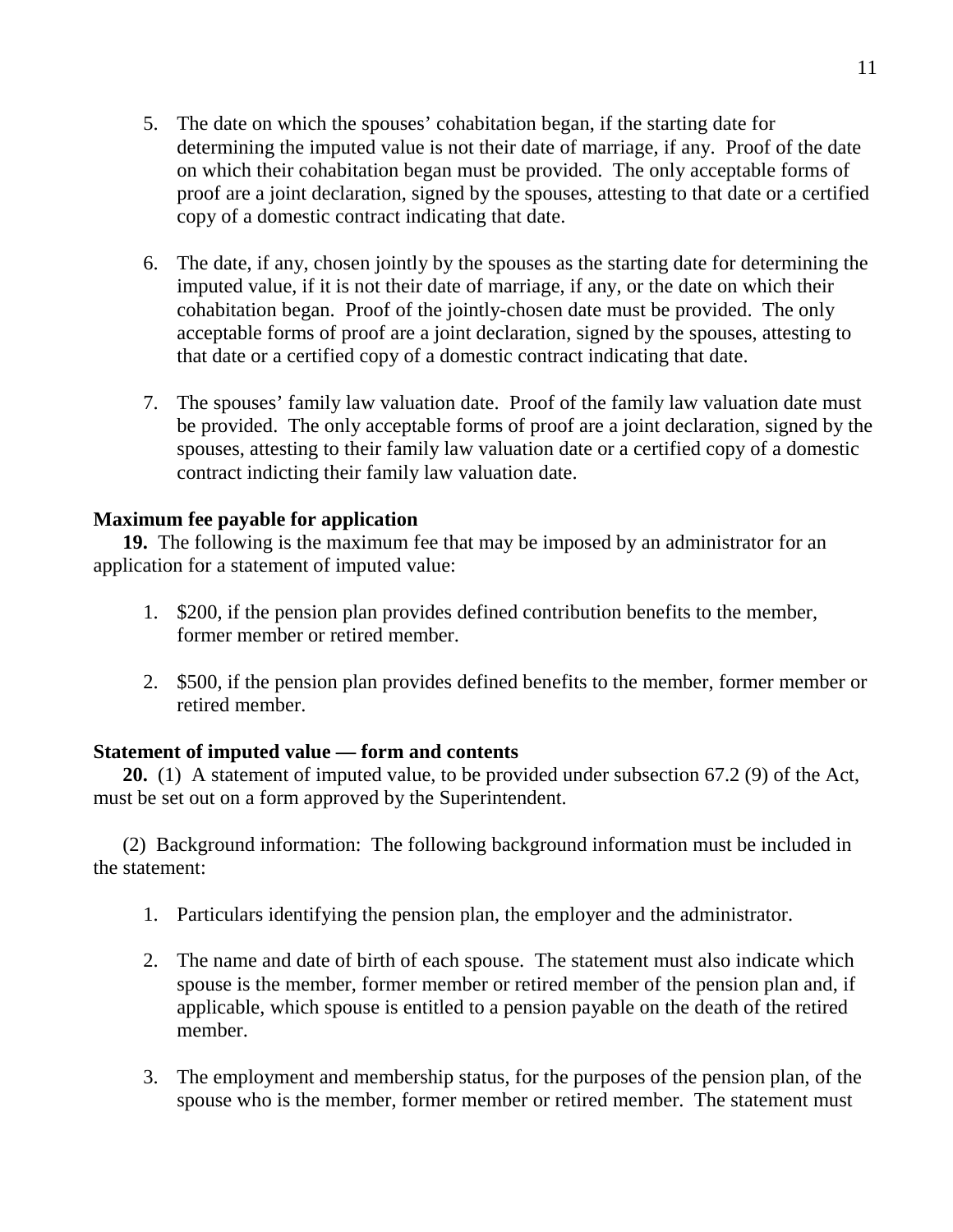also indicate when he or she became a member and, if applicable, when he or she became a former member and retired member, respectively.

- deferred pension or pension. The statement must indicate whether the starting date is the spouses' date of marriage, the date on which their cohabitation began or another date chosen jointly by the spouses. 4. The starting date used for determining the imputed value of the pension benefits,
- 5. The spouses' family law valuation date.

 benefits, deferred pension or pension and the particulars of the information used and assumptions relied upon to determine the preliminary value must be set out in the statement. (3) Preliminary valuation: The preliminary value for family law purposes of the pension

 must be set out in the statement. (4) Imputed value: The imputed value of the pension benefits, deferred pension or pension

 must be included in the statement: (5) Related financial matters: The following additional information about related matters

- member or former member on or before the family law valuation date, including interest on those contributions. The dates on which additional voluntary contributions were made must also be indicated. 1. The accumulated amount of any additional voluntary contributions made by the
- subsection 39 (4) of the Act, determined as of the family law valuation date. 2. The amount of any lump sum payable to the former member or retired member under

 circumstances to the former spouse of a member, former member or retired member must be included in the statement: (6) Options for spouse: The following information about the options available in the

- subsection 67.3 (2) of the Act for transferring a lump sum from the pension plan. The statement must also indicate how the former spouse applies for a transfer and indicate the information that he or she will be required to provide in such an application. 1. If applicable, a description of the options available to the former spouse under
- subsection 67.4 (10) of the Act to request payment of a single pension instead of payment of a share of the retired member's pension and payment of a pension on the death of the retired member. The statement must also indicate how the former spouse applies for payment of a single pension and indicate the information that he or she will be required to provide in such an application. 2. If applicable, a description of the option available to the former spouse under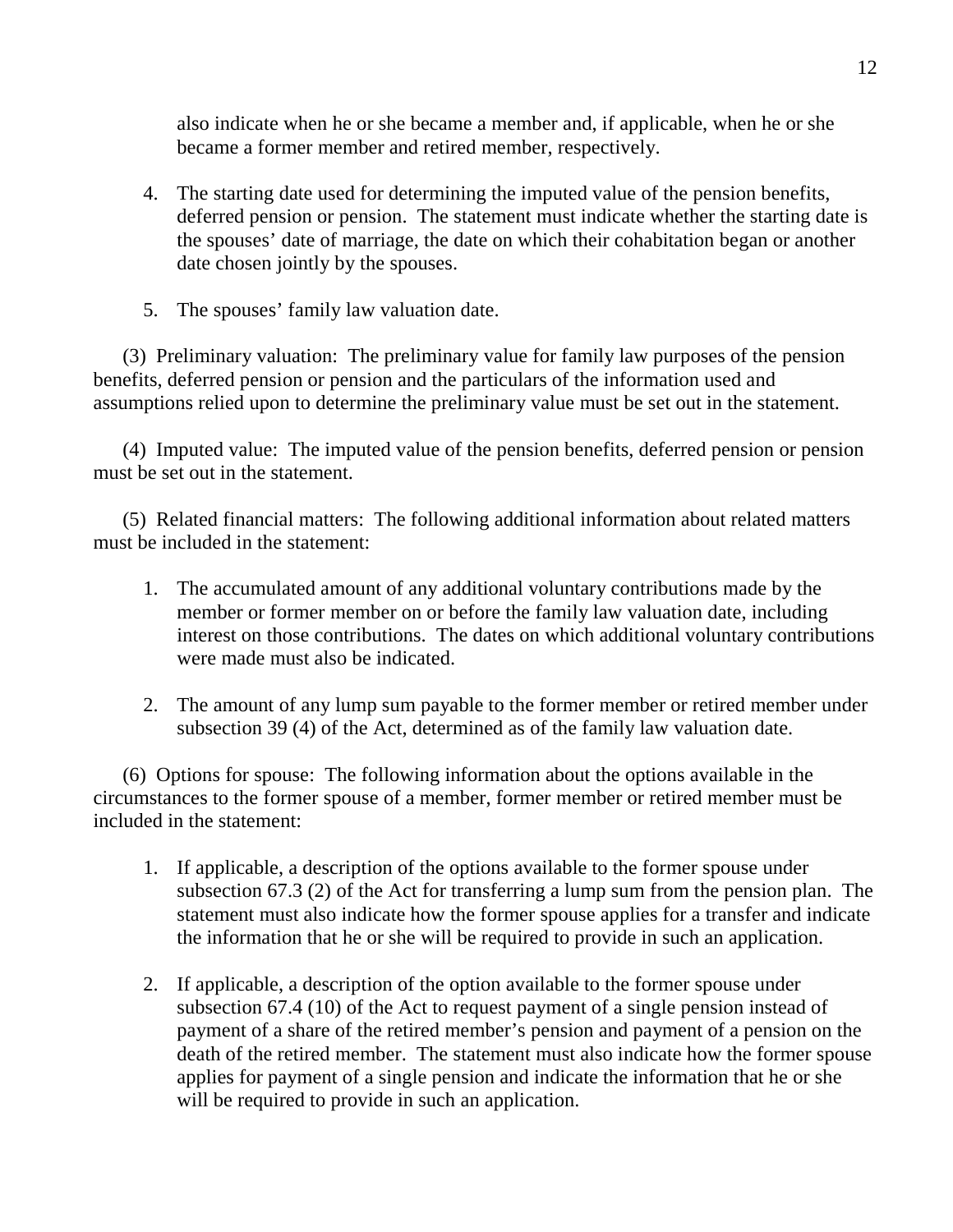included in the statement: (7) General information: The following general information about the pension plan must be

- or retired member or to a spouse entitled to a pension payable on the death of the retired member. 1. An explanation of the provisions of the plan that apply to the member, former member
- section 3 or 14 of the General Pension Regulation that was filed with the Superintendent before the family law valuation date. 2. The transfer ratio of the plan as of the valuation date of the most recent report under
- date of the wind up is on or before the date of the statement of imputed value. 3. If applicable, particulars relating to the wind up of the pension plan if the effective
- member, former member or retired member is affected by the partial wind up and if the effective date of the partial wind up is on or before the date of the statement of imputed value. 4. If applicable, particulars relating to a partial wind up of the pension plan if the
- family law valuation date for payment of surplus out of the pension fund to a class of employees that may include the member, former member or retired member, if the Superintendent has not consented to the application on or before the family law valuation date. 5. If applicable, particulars of any application to the Superintendent on or before the

 accurate, based on the information provided by the applicant and the information contained in the records of the pension plan — must be included in the statement. (8) A certificate of the administrator — certifying that the information in the statement is

## **Deadline for providing statement**

 **21.** The statement of imputed value must be given to both spouses under subsection 67.2 (9) of the Act within 60 days after the administrator receives the completed application for the statement, accompanied by the required documents and the application fee, if any.

> TRANSFER OF A LUMP SUM FOR CERTAIN FAMILY LAW PURPOSES (SECTION 67.3 OF THE ACT)

## **Application for transfer of lump sum**

 **22.** (1) An application under subsection 67.3 (2) of the Act by an eligible spouse for the transfer of a lump sum must be made on a form approved by the Superintendent and must be accompanied by the material that is specified in the form.

 and material: (2) The application form must require the applicant to provide the following information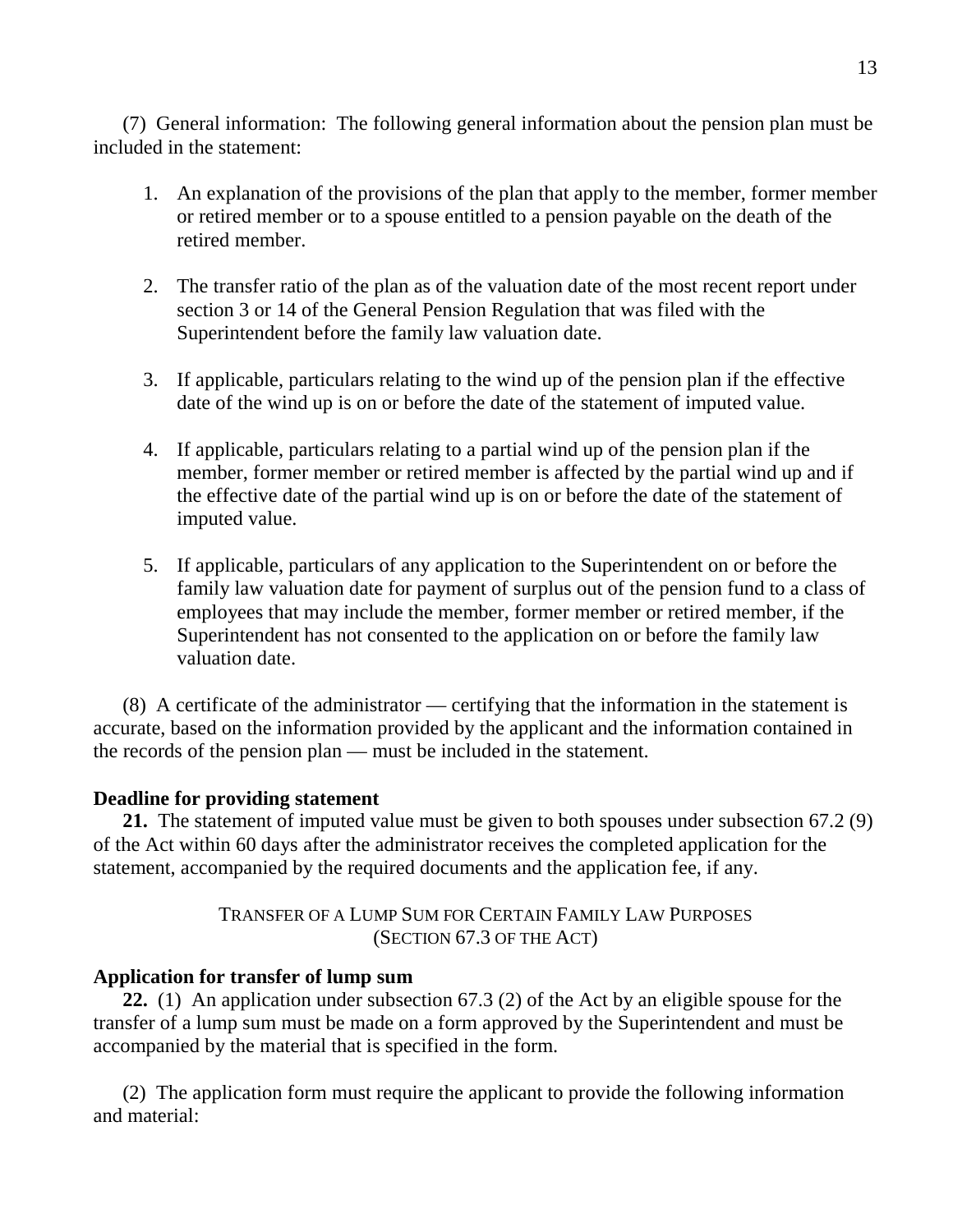- 1. Particulars identifying the pension plan, the employer and the administrator.
- 2. The name and contact information of the applicant and of his or her spouse.
- 3. The applicant's date of birth. Proof of the date of birth must be provided.
- subsection 67.3 (2) of the Act, specifying the type of transfer under that subsection, and the particulars required to enable the administrator to make the transfer. 4. The applicant's direction to the administrator to make a transfer described in
- out the information described in paragraphs 4 and 5 of subsection 67.3 (1) of the Act concerning the applicant's entitlement to the transfer and the amount to be transferred. In the case of a family arbitration award or court order, the applicant must also certify that the award or court order is final and is not subject to appeal or review by a court. 5. A certified copy of a domestic contract, family arbitration award or court order setting

# **Transfers to prescribed retirement savings arrangements**

 **23.** The following types of retirement savings arrangements are prescribed for the purposes of paragraph 2 of subsection 67.3 (2) of the Act as the prescribed retirement savings arrangements into which a lump sum may be transferred:

- 1. A life income fund that is governed by Schedule 1.1 of the General Pension Regulation.
- 2. A locked-in retirement account.

## **Restrictions on transfer of lump sum**

**24.** (1) The restrictions set out in this section are prescribed for the purposes of subsection 67.3 (3) of the Act as restrictions that apply with respect to the transfer of a lump sum under section 67.3 of the Act.

 statement of imputed value to the spouses but before the eligible spouse gave the administrator the completed application for transfer, the member's pension benefits or the former member's deferred pension, as the case may be, ceased to be available for apportionment for family law purposes as a result of a transfer or otherwise. (2) The administrator is not required to make the transfer if, after the administrator gave the

 benefits or if the transfer relates to a deferred pension provided with respect to defined benefits: (3) The following restrictions apply if the transfer relates to pension benefits that are defined

 General Pension Regulation with respect to the transfer of the commuted value of the member's pension benefits or the former member's deferred pension, as the case may 1. The same restrictions that apply under subsections 19 (2), (3) and (6) to (7.2) of the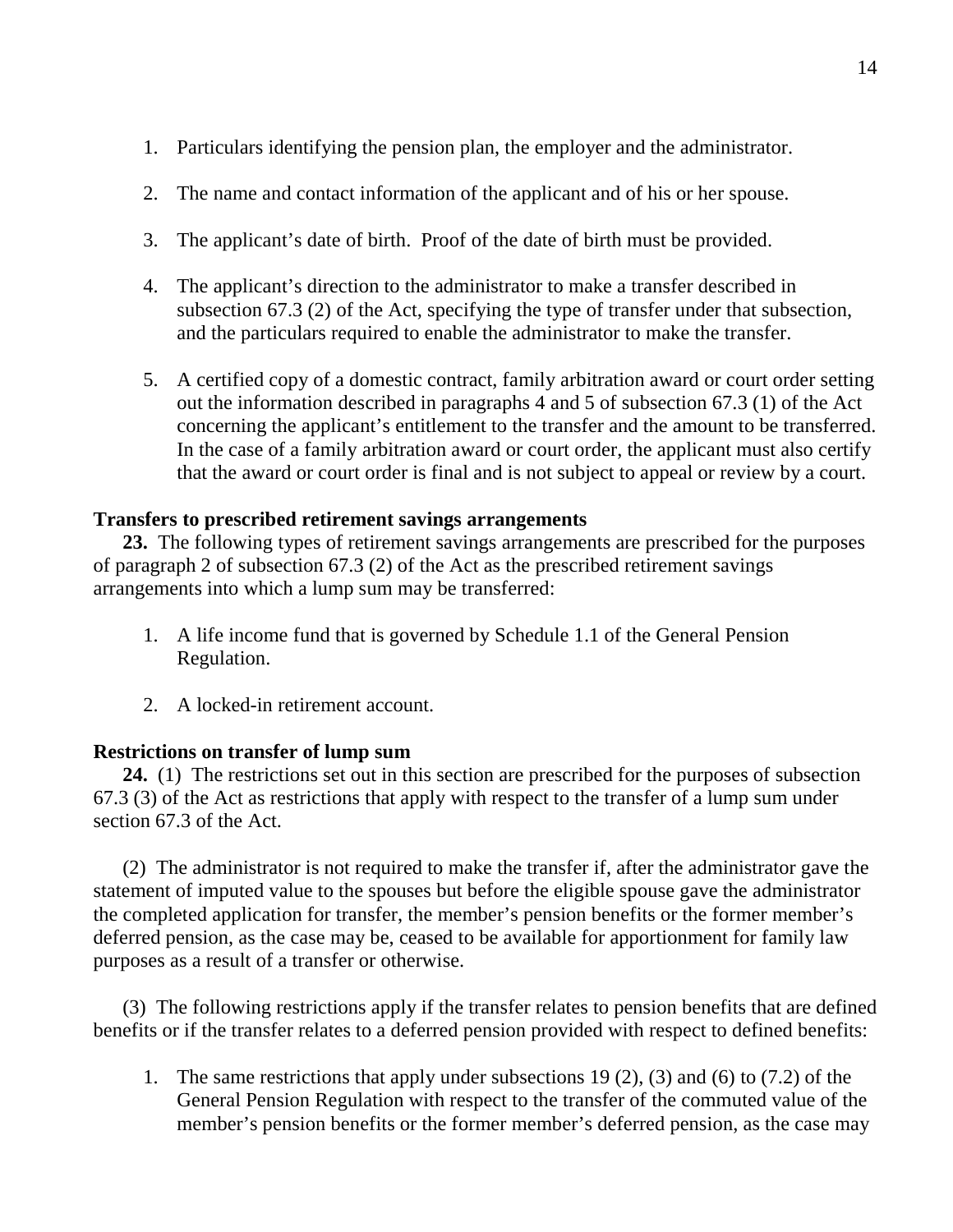be, also apply with necessary modifications with respect to the transfer of a lump sum under section 67.3 of the Act.

 Pension Regulation to the transfer of the lump sum, a reference to "commuted value" in those subsections means that portion of the imputed value to which the eligible spouse is entitled. 2. For the purposes of applying the restrictions under those subsections of the General

 application for the transfer before any assets attributable to the member or former member are distributed. (4) If the pension plan is being wound up in whole and if the administrator receives the

- pension plan as the distribution of the member's pension benefits or the former member's deferred pension, as the case may be; and (a) the transfer of the lump sum is subject to the same restrictions on the wind up of the
- former member's entitlement on the wind up, including any amount guaranteed by the Guarantee Fund. (b) the maximum lump sum that may be transferred is 50 per cent of the member's or

 up in part, if the member or former member is affected by the wind up and if administrator receives the application for the transfer before any assets attributable to the member or former member are distributed. (5) Subsection (4) applies with necessary modifications if the pension plan is being wound

## **Deadline for making the transfer**

25. (1) The lump sum must be transferred under subsection 67.3 (4) of the Act within 60 days after the administrator receives the completed application for the transfer, accompanied by the required documents.

 24 (3) of this Regulation, the deadline for transferring the remaining portion of the lump sum is the same as the applicable deadline in subsection 19 (7) of the General Pension Regulation. (2) Despite subsection (1), if the transfer is subject to a restriction described in subsection

 (a) of this Regulation on the wind up of the pension plan, the deadline for transferring the lump sum is the same as the deadline under section 72 of the Act for making other transfers in respect of the wind up. (3) Despite subsection (1), if the transfer is subject to a restriction described in clause 24 (4)

### **Updating the imputed value re maximum percentage for transfer**

26. (1) The imputed value of pension benefits or a deferred pension must be updated in accordance with this section for the purposes of subsection 67.3 (6) of the Act.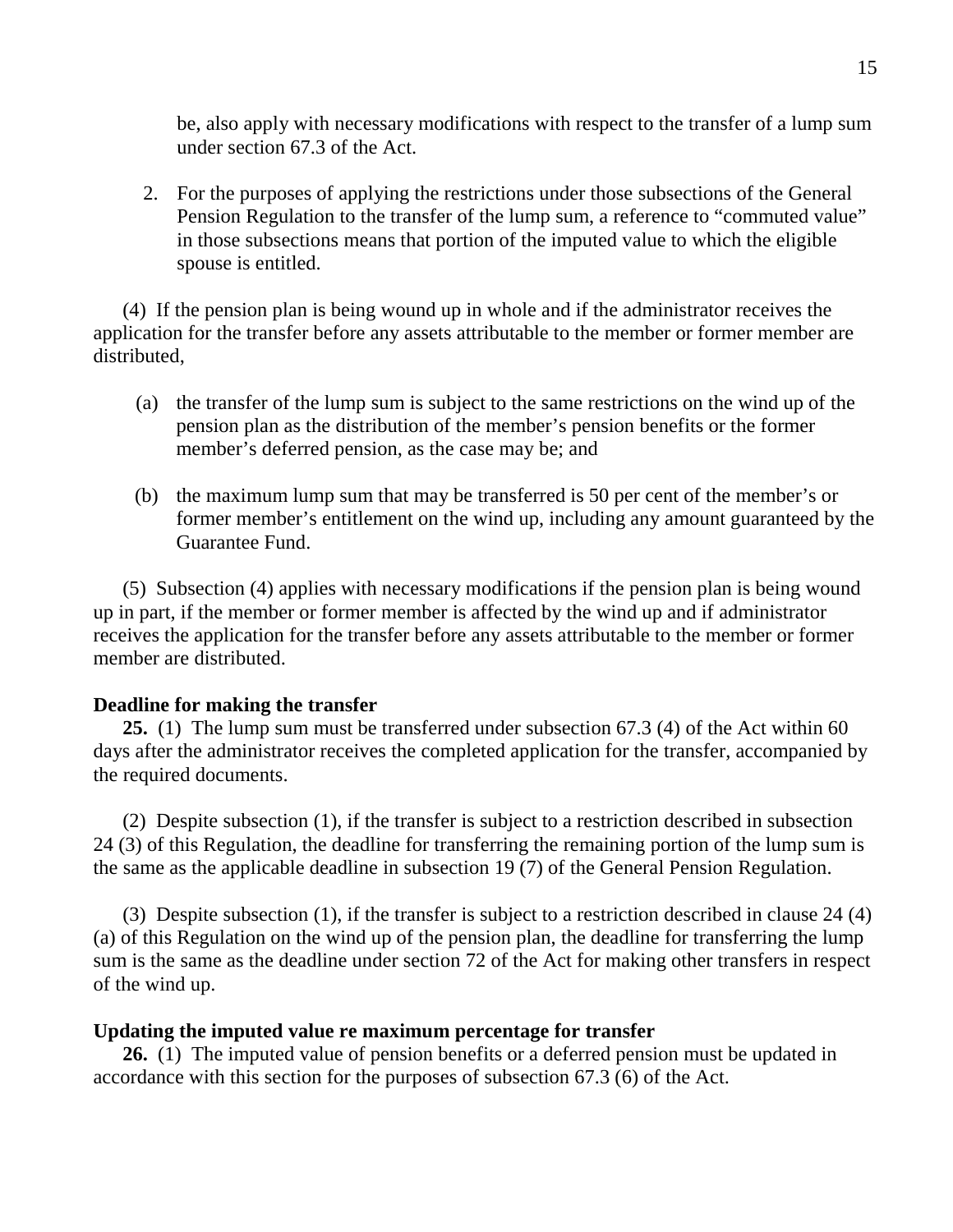the family law valuation date to the beginning of the month in which the lump sum is to be transferred under section 67.3 of the Act. (2) The imputed value of pension benefits or a deferred pension accumulates interest from

- (3) The rate of interest is calculated in accordance with the following rules:
	- provided with respect to defined contribution benefits, the rate of interest is calculated as the average, over a reasonably recent period that does not exceed 12 months, of the yields of five-year personal fixed term chartered bank deposit rates as determined from the Canadian Socio-Economic Information Management System (CANSIM) series V122515 compiled by Statistics Canada and available on the website maintained by the Bank of Canada. 1. If the pension benefits are defined contribution benefits, or if the deferred pension is
	- respect to defined benefits, the rate of interest is the same as the rate of interest used to calculate the preliminary value of the pension benefits or deferred pension. 2. If the pension benefits are defined benefits, or if the deferred pension is provided with

### **Overview re adjustment of benefits, etc., following transfer of lump sum**

 **27.** For the purposes of subsection 67.3 (8) of the Act, the benefits and entitlements of a member or former member are to be adjusted in accordance with sections 28 to 30 of this Regulation upon the transfer of a lump sum under section 67.3 of the Act.

### **Adjustment of pension benefits or deferred pension (defined contribution benefits)**

 **28.** If the member's pension benefits are defined contribution benefits, or if the former member's deferred pension is provided with respect to defined contribution benefits, the adjusted amount of his or her pension benefits or deferred pension upon the transfer of the lump sum is determined using the formula,

 $G - H$ 

in which,

- the credit of the member or former member and determined on an individual account basis immediately before the transfer of the lump sum, and "G" is the total amount of contributions, and interest on the contributions, paid by or for
- "H" is the amount of the lump sum that was transferred.

## **Adjustment of member's pension benefits (defined benefits)**

 **29.** (1) If the member's pension benefits are defined benefits, the adjusted amount of his or her pension benefits is determined in accordance with this section.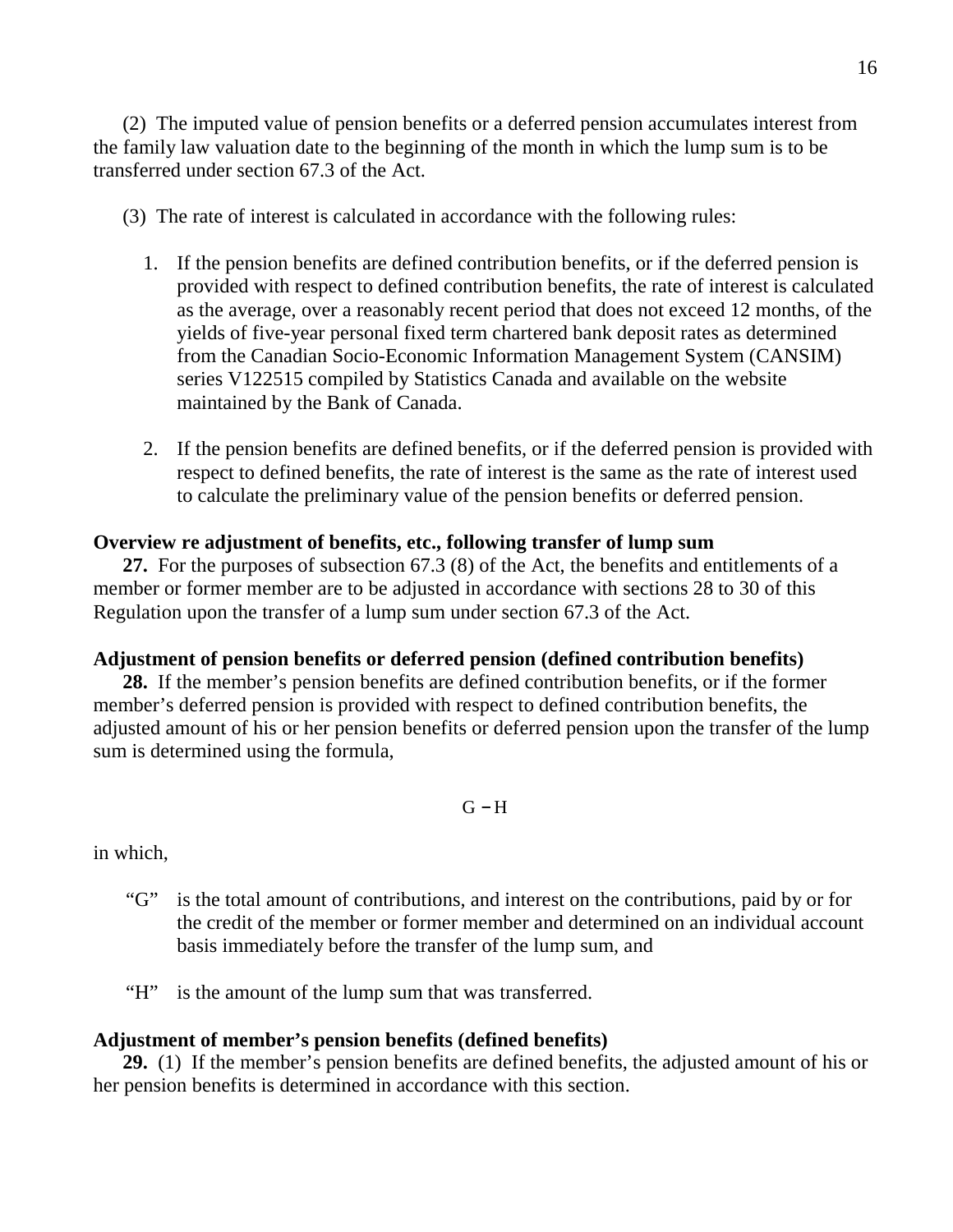member terminates employment or membership, except where otherwise indicated. (2) All calculations required by this section are to be made as of the date on which the

 benefits, if any, is determined in accordance with the following rules: (3) The adjusted amount of the member's accrued pension benefits, other than bridging

 amount representing the transferred portion of the member's accrued pension benefits (other than bridging benefits, if any) using the formula, 1. Transferred portion: As of the date of the transfer of the lump sum, calculate an

$$
J\!\times\!(E/F)\!\times\!(K/L)
$$

- "E" has the same meaning as in section 16,
- "F" has the same meaning as in section 16,
- $\mathbf{G}$ . valuation date, excluding any bridging benefits, is the amount of the member's accrued pension benefits as of the family law
- $K$ is the amount of the lump sum that was transferred, and
- $\mathcal{F}$   $\mathcal{F}'$  under section 26. is the imputed value of the member's accrued pension benefits as updated
- family law valuation date, provide for the indexation of a deferred pension, increase the amount of the transferred portion as calculated under paragraph 1 for indexation on the same basis as a deferred pension of a former member who terminated employment or membership as of the family law valuation date, for the period beginning on the family law valuation date and ending on the date on which the member terminates employment or membership. 2. Indexation of transferred portion: If the terms of the pension plan, as they read on the
- amount of the accrued pension benefits (other than bridging benefits, if any) to which the member is entitled on the date on which he or she terminates employment or 3. Pre-adjustment amount of the member's accrued pension benefits: Calculate the membership.
- benefits (other than bridging benefits, if any) using the formula, 4. Adjusted amount: Calculate the adjusted amount of his or her accrued pension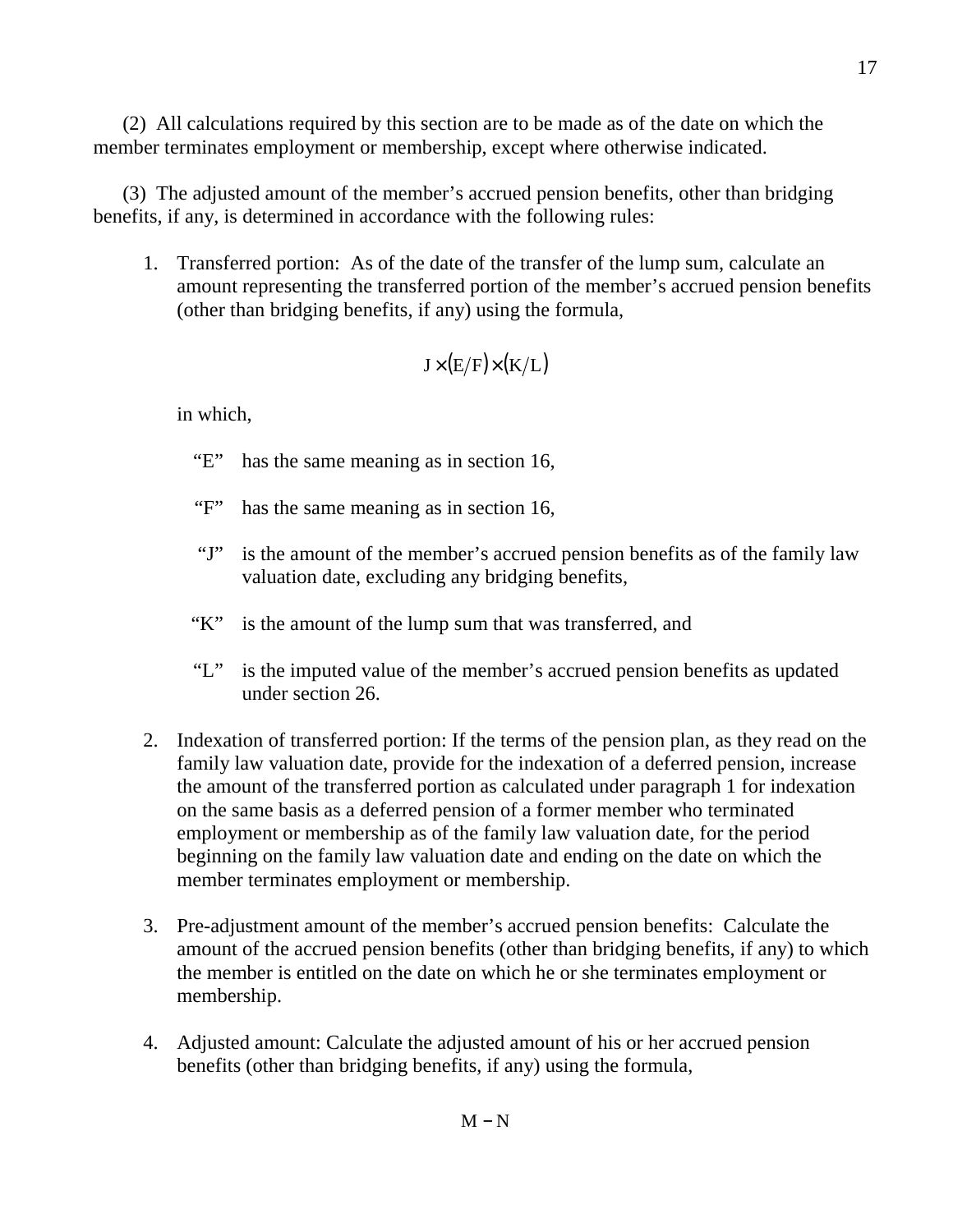in which,

- $\lq\lq M$ " than bridging benefits, if any) as calculated under paragraph 3, and is the pre-adjustment amount of the member's accrued pension benefits (other
- " $N$ " whichever applies. is the amount of the transferred portion as calculated under paragraph 1 or 2,

 accordance with the following rules: (4) The adjusted amount of the member's accrued bridging benefits, if any, is determined in

 amount representing the transferred portion of the member's accrued bridging benefits, if any, using the formula, 1. Transferred portion: As of the date of the transfer of the lump sum, calculate an

$$
P\times(E/F)\times(K/L)
$$

in which,

 $E$ has the same meaning as in section 16,

- $\mathbf{``F''}$ has the same meaning as in section 16,
- $K^{\prime\prime}$ has the same meaning as in paragraph 1 of subsection  $(3)$ ,
- "L" has the same meaning as in paragraph 1 of subsection (3), and
- $\mathbf{``P''}$  family law valuation date. is the amount of the member's accrued bridging benefits, if any, as of the
- amount of the accrued bridging benefits to which the member is entitled on the date on which he or she terminates employment or membership. 2. Pre-adjustment amount of the member's accrued bridging benefits: Calculate the
- benefits, if any, using the formula, 3. Adjusted amount: Calculate the adjusted amount of the member's accrued bridging

 $Q - R$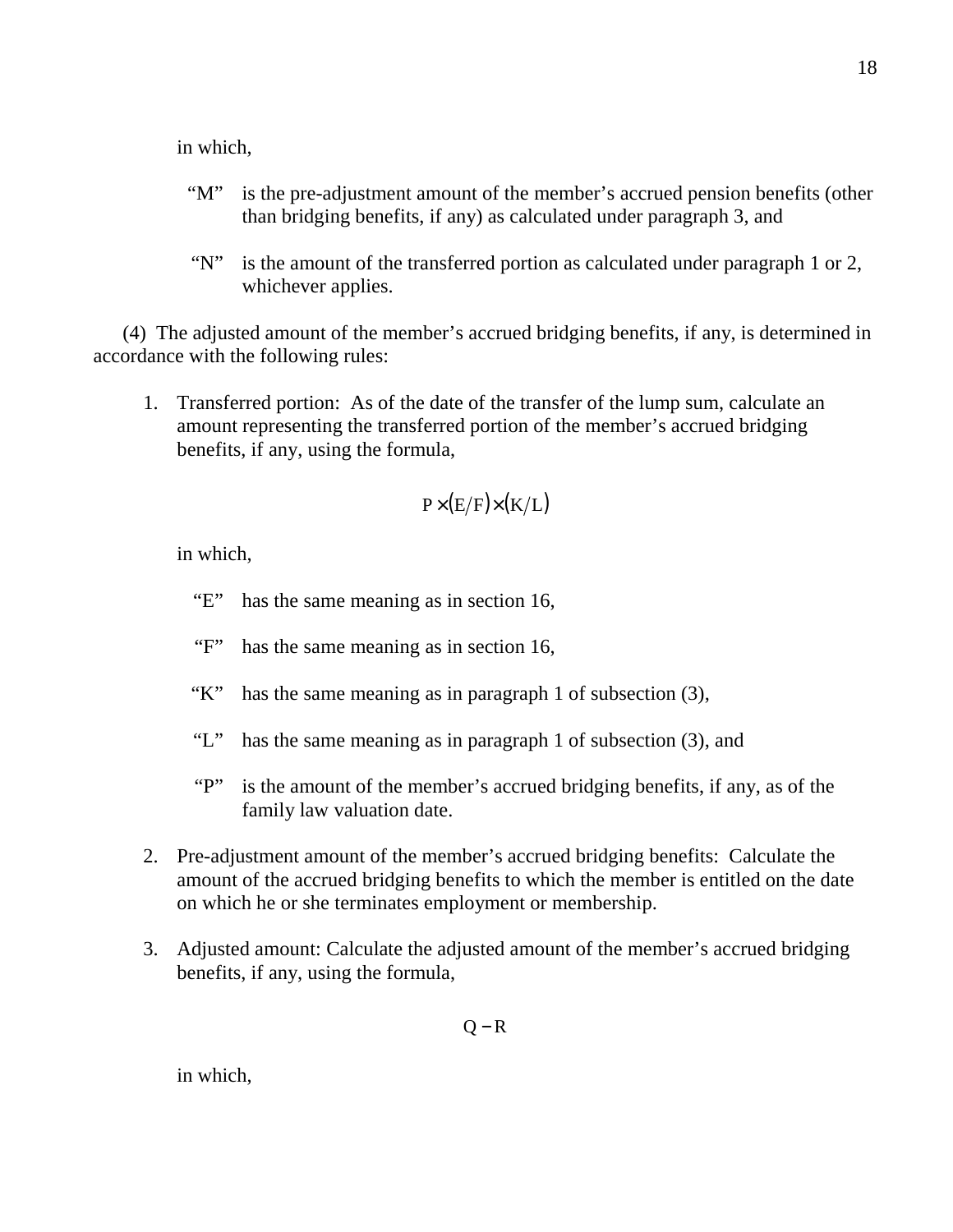- "Q" is the pre-adjustment amount of the member's accrued bridging benefits as calculated under paragraph 2, and
- " $R$ " is the amount of the transferred portion as calculated under paragraph 1.

 member is not reduced by an adjustment under this section. (5) For greater certainty, the period of employment credited under the pension plan to the

# **Adjustment of former member's deferred pension (defined benefits)**

**30.** (1) If the former member's deferred pension is provided with respect to defined benefits, the adjusted amount of his or her deferred pension is determined in accordance with this section.

 sum, except where otherwise indicated. (2) All calculations required by this section are to be made as of the transfer of the lump

 benefits, if any, is determined in accordance with the following rules: (3) The adjusted amount of the former member's deferred pension, other than bridging

- pension (other than bridging benefits, if any) as of the family law valuation date, increased for any indexation provided by the terms of the pension plan for the period from the date on which he or she terminated employment or membership to the family law valuation date. 1. Pre-adjustment amount: Calculate the amount of the former member's deferred
- former member's deferred pension (other than bridging benefits, if any) using the 2. Transferred portion: Calculate an amount representing the transferred portion of the formula,

$$
S\times(E/F)\times(U/V)
$$

- "E" has the same meaning as in section 16,
- $\lq\lq F$ has the same meaning as in section 16,
- $``S"$  than bridging benefits, if any) as calculated under paragraph 1, is the pre-adjustment amount of the former member's deferred pension (other
- $\lq\lq\lq\lq\lq\lq\lq\lq\lq\lq\lq\lq\lq$ is the amount of the lump sum that was transferred, and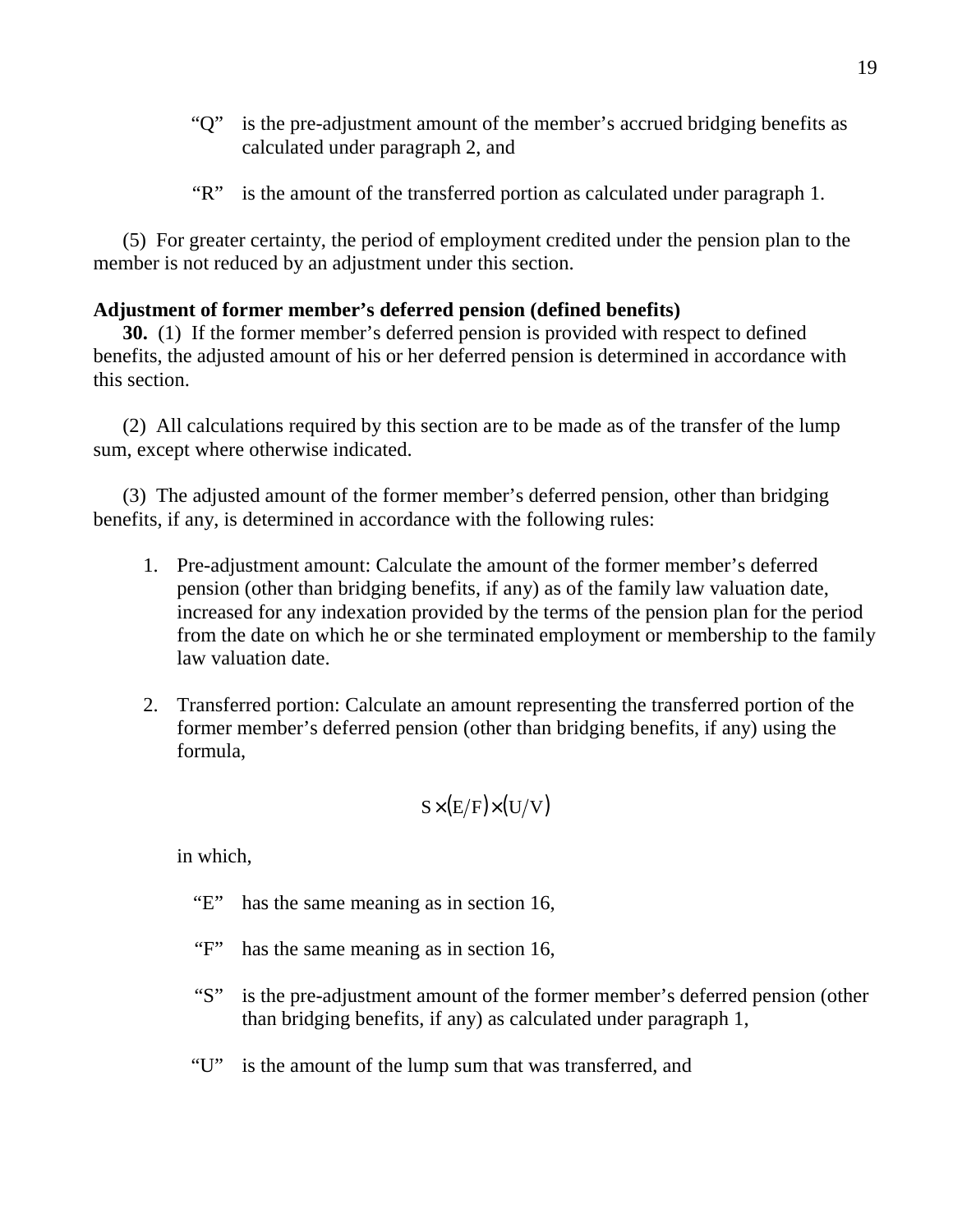- "V" is the imputed value of the former member's deferred pension as updated under section 26.
- pension (other than bridging benefits, if any) using the formula, 3. Adjusted amount: Calculate the adjusted amount of the former member's deferred

### $S - W$

in which,

- "S" is the pre-adjustment amount of the former member's deferred pension (other than bridging benefits, if any) as calculated under paragraph 1, and
- "W" is the amount of the transferred portion as calculated under paragraph 2.

 accordance with the following rules: (4) The adjusted amount of the former member's bridging benefits, if any, is determined in

- former member was entitled as of the family law valuation date. 1. Pre-adjustment amount: Calculate the amount of any bridging benefit to which the
- former member's bridging benefits using the formula, 2. Transferred portion: Calculate an amount representing the transferred portion of the

$$
X\times(E/F)\times(U/V)
$$

- $E^*$ has the same meaning as in section 16,
- $\lq\lq F$ has the same meaning as in section 16,
- "U" has the same meaning as in paragraph 2 of subsection (3),
- "V" has the same meaning as in paragraph 2 of subsection (3), and
- $``X"$  calculated under paragraph 1. is the pre-adjustment amount of the former member's bridging benefits as
- benefits using the formula, 3. Adjusted amount: Calculate the adjusted amount of the former member's bridging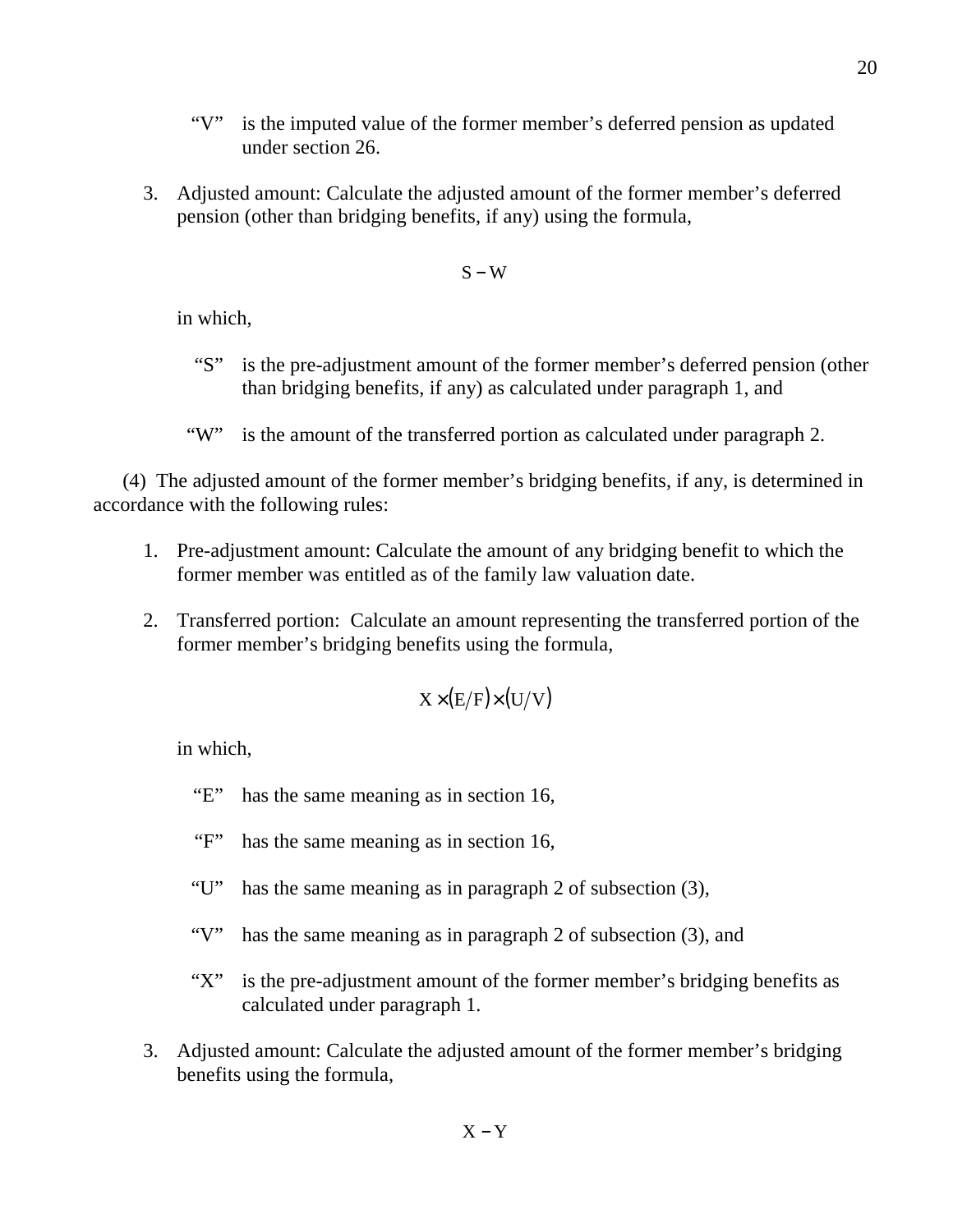in which,

- $"X"$  calculated under paragraph 1, and is the pre-adjustment amount of the former member's bridging benefits as
- "Y" is the amount of the transferred portion as calculated under paragraph 2.

 former member is not reduced by an adjustment under this section. (4) For greater certainty, the period of employment credited under the pension plan to the

> DIVISION OF A PENSION FOR CERTAIN FAMILY LAW PURPOSES (SECTION 67.4 OF THE ACT)

### **Application for division of pension**

**31.** (1) An application under subsection 67.4 (2) of the Act by an eligible spouse for the division of a pension must be made on a form approved by the Superintendent and must be accompanied by the material that is specified in the form.

 and material: (2) The application form must require the applicant to provide the following information

- 1. Particulars identifying the pension plan, the employer and the administrator.
- 2. The name and contact information of the applicant and of his or her spouse.
- 3. The applicant's date of birth. Proof of the date of birth must be provided.
- under section 67.4 of the Act and the particulars required to enable the administrator to implement the direction. 4. The applicant's direction to the administrator to divide the retired member's pension
- out the information described in paragraphs 4 and 5 of subsection 67.4 (1) of the Act concerning the applicant's entitlement to the division and to payment of the share of the pension. In the case of a family arbitration award or court order, the applicant must also certify that the award or court order is final and is not subject to appeal or review by a court. 5. A certified copy of a domestic contract, family arbitration award or court order setting

 form approved by the Superintendent, that the eligible spouse waives his or her entitlement to a pension payable upon the death of the retired member. (3) The application may include a written waiver under subsection 67.4 (8) of the Act, in a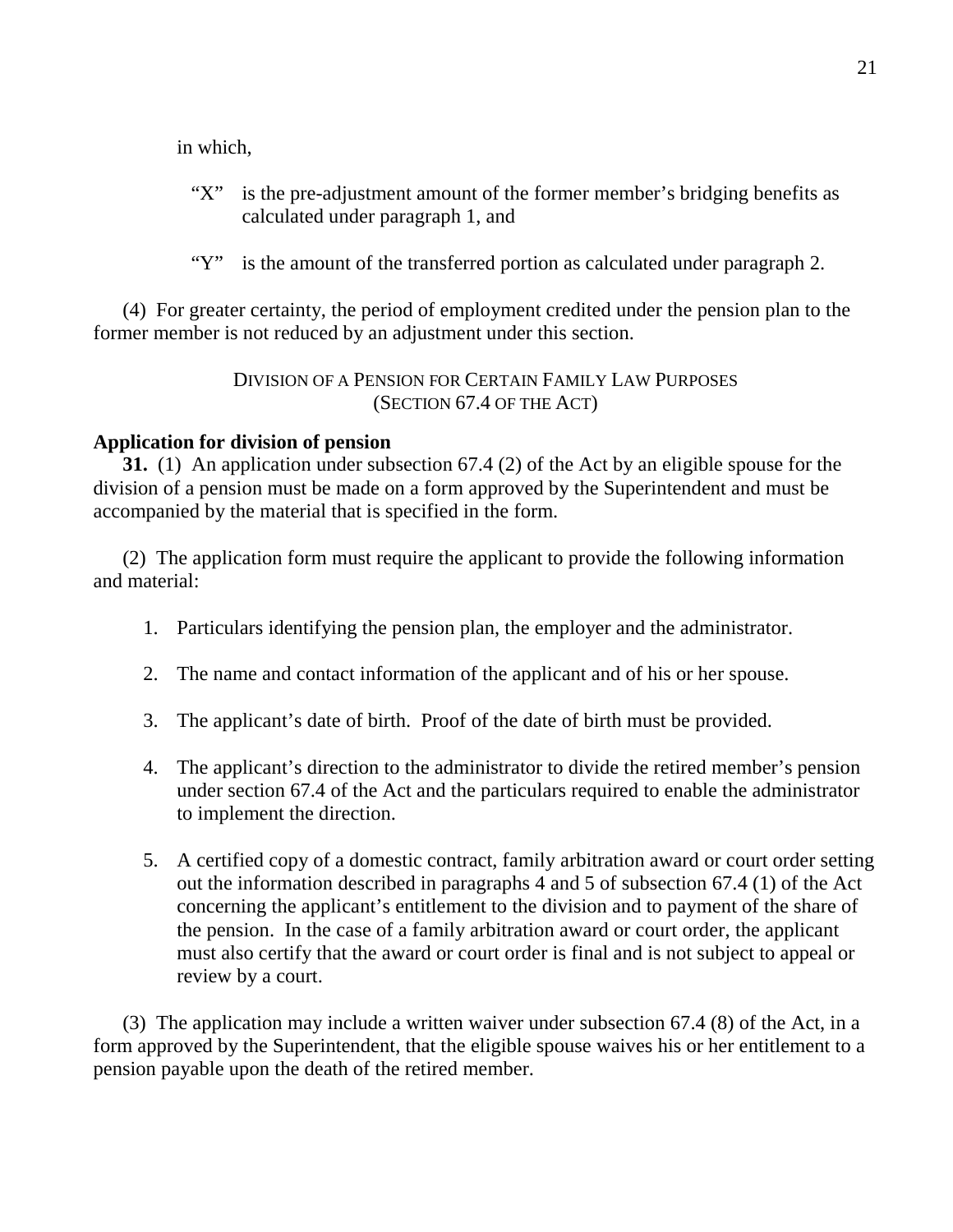Act for payment of a single pension from the pension plan instead of payment of a share of the retired member's pension and payment of a pension upon the death of the retired member. (4) The application may include the applicant's request under subsection 67.4 (10) of the

### **Restrictions on division of pension**

**32.** (1) The restrictions set out in this section are prescribed for the purposes of subsection 67.4 (3) of the Act as restrictions that apply with respect to the division of a pension under section 67.4 of the Act and the payment of the eligible spouse's share under that section.

 share to the applicant if, after the administrator gave the statement of imputed value to the spouses but before the eligible spouse gave the administrator the completed application for division of the pension, the retired member's pension ceased to be available, as a result of a transfer or otherwise, for division and payment. (2) The administrator is not required to divide the pension and pay the eligible spouse's

 the retired member are distributed, the administrator receives the application for division of the pension and payment of the eligible spouse's share, (3) If the pension plan is being wound up in whole and if, before any assets attributable to

- restrictions on the wind up of the pension plan as the payment of the retired member's pension; and (a) payment of the eligible spouse's share to the applicant is subject to the same
- spouse is 50 per cent of the retired member's pension entitlement on the wind up, including any amount guaranteed by the Guarantee Fund. (b) the maximum share of the retired member's pension that is payable to the eligible

 up in part, if the retired member is affected by the wind up and if, before any assets attributable to the retired member are distributed, the administrator receives the application for division of the pension and payment of the eligible spouse's share. (4) Subsection (3) applies with necessary modifications if the pension plan is being wound

### **Deadline to begin payments to eligible spouse**

**33.** Payment of the eligible spouse's share of the pension under subsection 67.4 (4) of the Act must begin within 60 days after the administrator receives the completed application for division and payment, accompanied by the required documents.

#### **Overview of division and revaluation, etc.**

**34.** (1) For the purposes of subsection 67.4 (4) of the Act, a retired member's pension is to be divided and revalued in accordance with section 35 of this Regulation.

 eligible spouse is to be determined in accordance with section 36 of this Regulation. (2) For the purposes of subsection 67.4 (10) of the Act, the single pension payable to an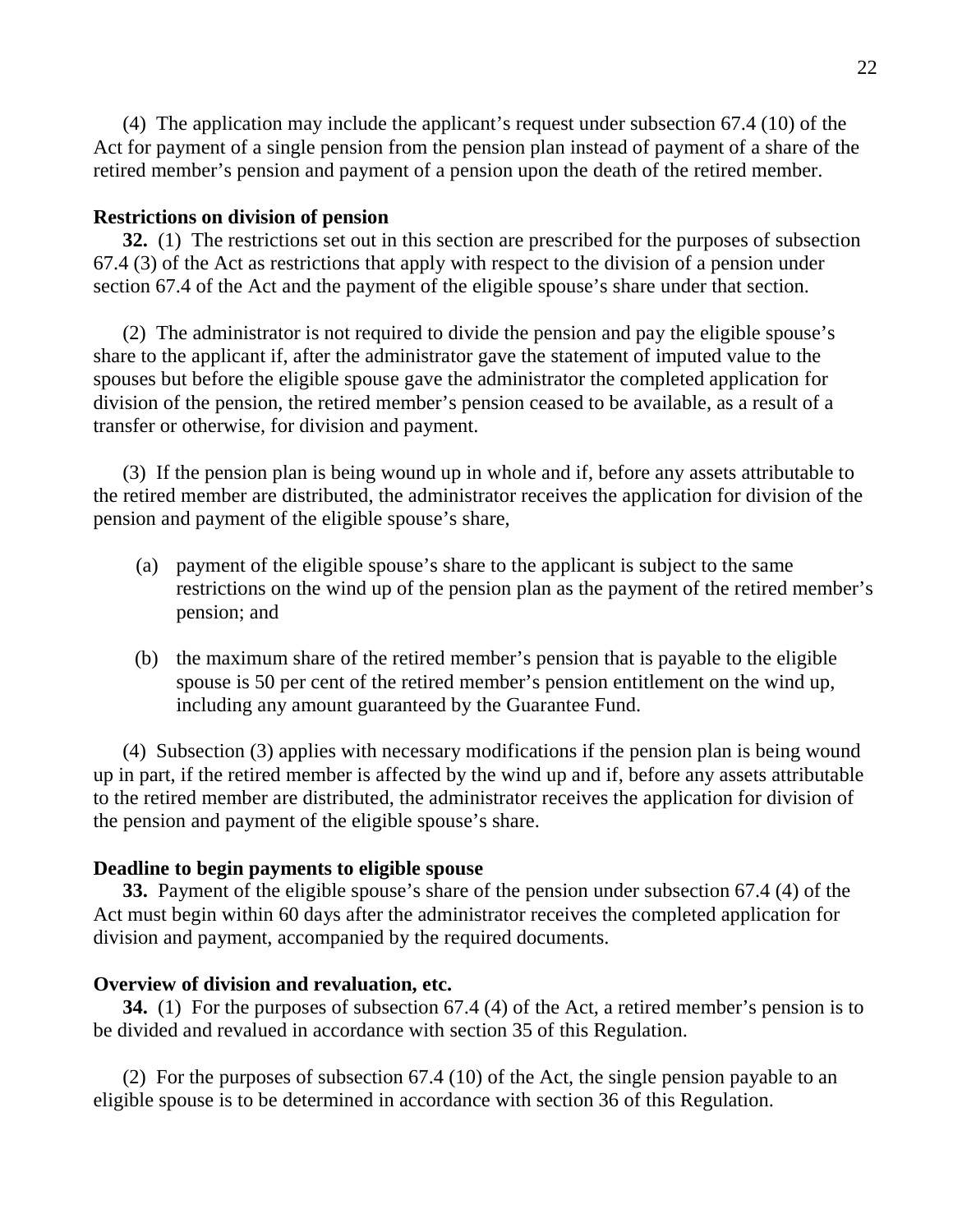assumptions that are consistent with section 3500 of the *Canadian Institute of Actuaries Standards of Practice*. (3) The calculations required by sections 35 and 36 must be done using methods and

 calculated as the average, over a reasonably recent period that does not exceed 12 months, of the yields of five-year personal fixed term chartered bank deposit rates as determined from the Canadian Socio-Economic Information Management System (CANSIM) series V122515 compiled by Statistics Canada and available on the website maintained by the Bank of Canada. (4) For the purposes of the calculations required by sections 35 and 36, the rate of interest is

## **Division and revaluation of retired member's pension**

 **35.** (1) The following rules govern the division and revaluation of the retired member's pension:

- instalment payable to the retired member immediately before the family law valuation 1. Retired member's initial (notional) pension: Determine the amount of the pension date.
- instalment payable to the eligible spouse, under the order, family arbitration award or domestic contract referred to in subsection 67.4 (1) of the Act, as of the family law valuation date. 2. Eligible spouse's initial (notional) share: Determine the amount of the pension
- instalment, as determined in paragraph 2, from the retired member's pension instalment, as determined in paragraph 1. 3. Retired member's revalued (notional) pension: Subtract the eligible spouse's pension
- pension instalments, with interest, payable to the eligible spouse from the family law valuation date to the date as of which the retired member's pension is divided under subsection section 67.4 (4) of the Act. 4. Lump sum arrears in eligible spouse's (notional) share: Determine the total of the
- instalment payable for the life of the retired member, commencing as of the payment date that falls on or immediately after the date as of which the retired member's pension is divided, such that the commuted value of this pension is equal to the amount determined in paragraph 4. 5. Arrears expressed as pension instalments: Determine the amount of a pension
- determined under paragraph 5 to the amount of the pension instalment as determined under paragraph 2. This is the eligible spouse's share of the retired member's 6. Eligible spouse's share of the pension: Add the amount of the pension instalment as pension.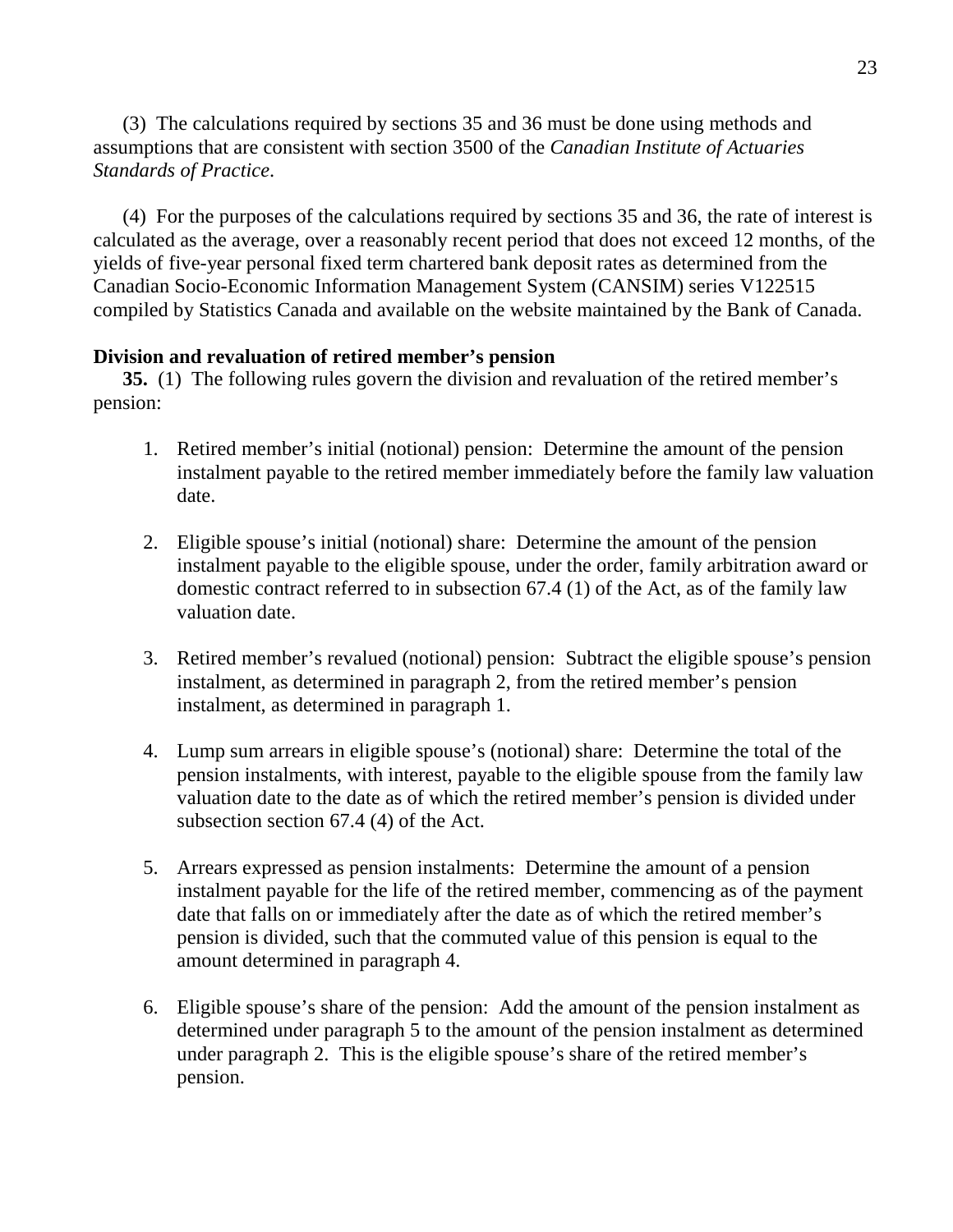determined under paragraph 5 from the amount of the pension instalment as determined under paragraph 3. This is the retired member's revalued pension. 7. Retired member's revalued pension: Subtract the amount of the pension instalment as

 6 of subsection (1), is payable as of the payment date that falls on or immediately after the date on which the retired member's pension is divided under subsection 67.4 (4) of the Act, and is payable for the life of the retired member. (2) The eligible spouse's share of the retired member's pension, as determined in paragraph

 is payable as of the payment date that falls on or immediately after the date on which the retired member's pension is divided under subsection 67.4 (4) of the Act, and is payable for the life of the retired member. (3) The retired member's revalued pension, as determined in paragraph 7 of subsection (1),

### **Combining payments into a single pension**

**36.** (1) If an eligible spouse requests payment of a single pension under subsection 67.4 (10) of the Act, and if the pension plan permits payment of a single pension to the spouse in the circumstances, the amount of the single pension is determined in accordance with the following rules:

- spouse's share of the retired member's pension in accordance with section 35. 1. Eligible spouse's share of the retired member's pension: Determine the eligible
- eligible spouse's share of the retired member's pension. 2. Commuted value of eligible spouse's share: Determine the commuted value of the
- value of the pension payable to the eligible spouse upon the death of the retired 3. Commuted value of eligible spouse's survivor benefit: Determine the commuted member.
- paragraphs 2 and 3. 4. Total commuted value of both: Add the commuted values determined under
- payable for the life of the eligible spouse, commencing as of the payment date that falls on or immediately after the date as of which the retired member's pension is divided, such that the commuted value of this pension is equal to the amount determined in paragraph 4. This is the single pension payable to the eligible spouse under subsection 67.4 (10) of the Act. 5. Eligible spouse's single pension: Determine the amount of a pension instalment
- the date on which the retired member's pension is being divided. 6. The commuted values referred to in paragraphs 2, 3 and 5 are to be determined as of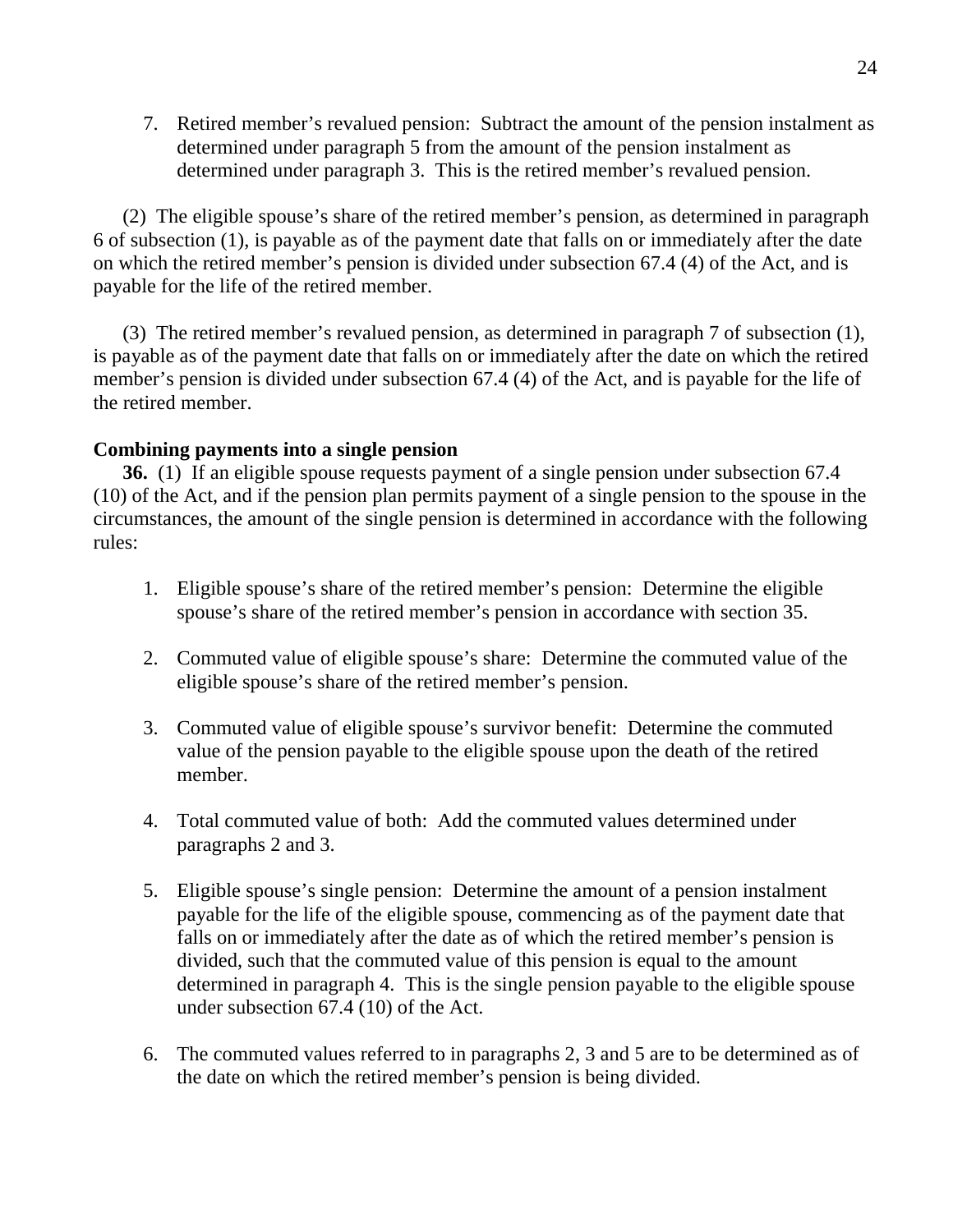as determined in paragraph 5 of subsection (1), is payable as of the payment date that falls on or immediately after the date on which the retired member's pension is divided under subsection 67.4 (4) of the Act, and is payable for the life of the eligible spouse. (2) The single pension payable to the eligible spouse under subsection 67.4 (10) of the Act,

> (SECTION 67.6 OF THE ACT) OTHER TRANSITIONAL MATTERS

### **Calculation re maximum percentage**

**37.** (1) For the purposes of subsection 67.6 (4) of the Act, the pension benefits accrued during the period a member, former member or retired member had a spouse shall be determined as if the member terminated employment at the valuation date in accordance with the terms of the plan at that date and without consideration of future salary, benefits or changes to the plan but with consideration for the possibility of future vesting.

(2) In this section,

"valuation date" means the valuation date as defined in subsection 4 (1) of the *Family Law Act*.

## **Notice re spouse's entitlement to options**

**38.** (1) This section applies if the administrator is given a certified copy of a court order, family arbitration award or domestic contract described in subsection 67.6 (1) of the Act that was made before the date on which that subsection of the Act comes into force and that entitles the spouse of a member to a payment under section 5 of the *Family Law Act*.

 administrator shall give the following information and documents to the spouse within 30 days after receiving notice of the termination: (2) If the member named in the court order, award or contract terminates employment, the

- 1. Notice that the member has terminated employment.
- 2. A copy of the statement given to the member by the administrator.
- section 42 of the Act. 3. Information about the options available to the spouse under subsection 67.6 (7) and

#### MISCELLANEOUS MATTERS

### **Inspection of administrator's records**

**39.** (1) The administrator of a pension plan is required by clause 29 (1) (c.1) of the Act to make the prescribed records available for inspection without charge by a former spouse, within the meaning of sections 67.1 to 67.6 of the Act, of a member, former member or retired member,

 of imputed value; or (a) if the former spouse has applied under subsection  $67.2$  (6) of the Act for a statement